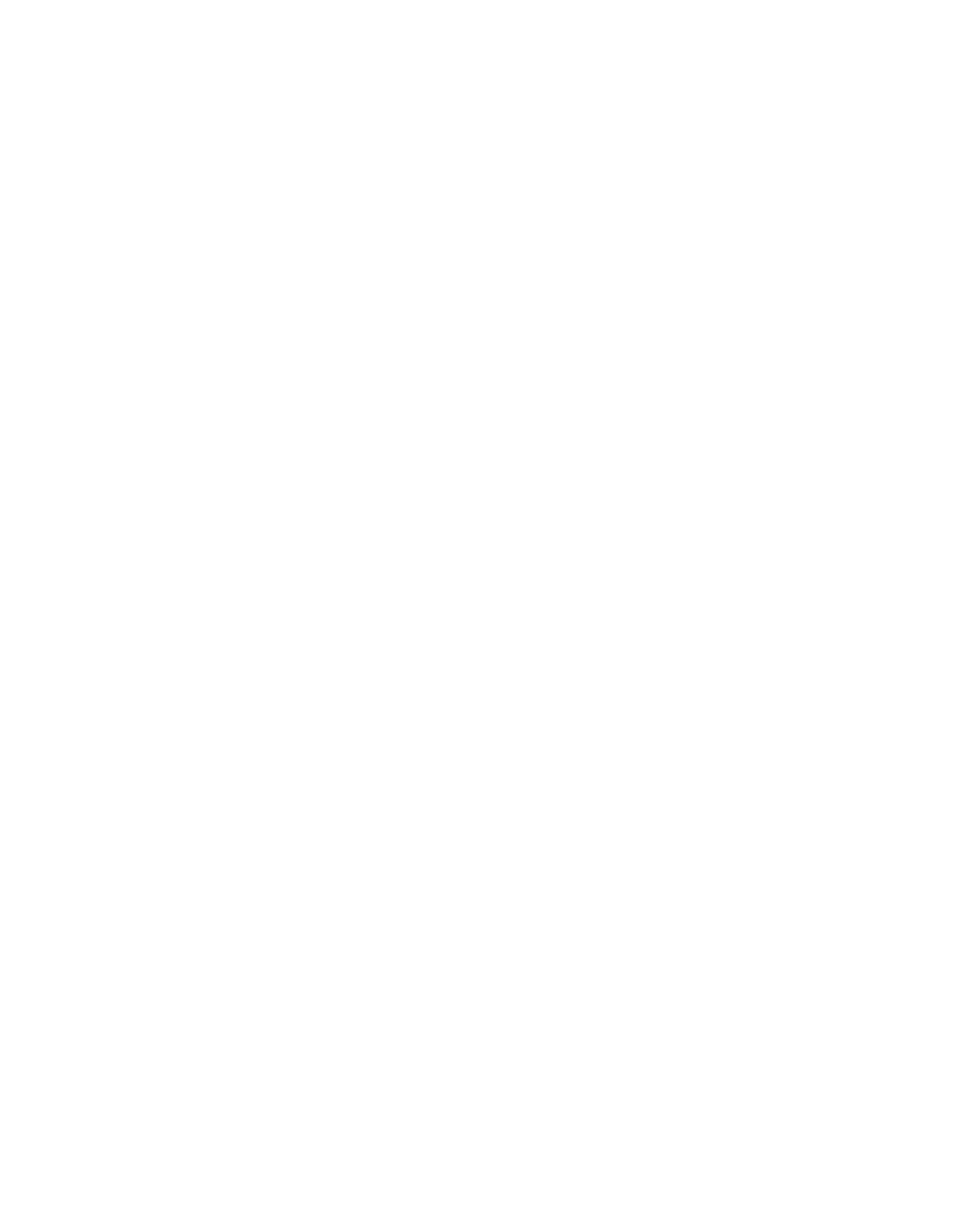# **NIOSH Skin Notation (SK) Profile**

**Nitroglycerin [CAS No. 55-63-0]**

**DEPARTMENT OF HEALTH AND HUMAN SERVICES** Centers for Disease Control and Prevention National Institute for Occupational Safety and Health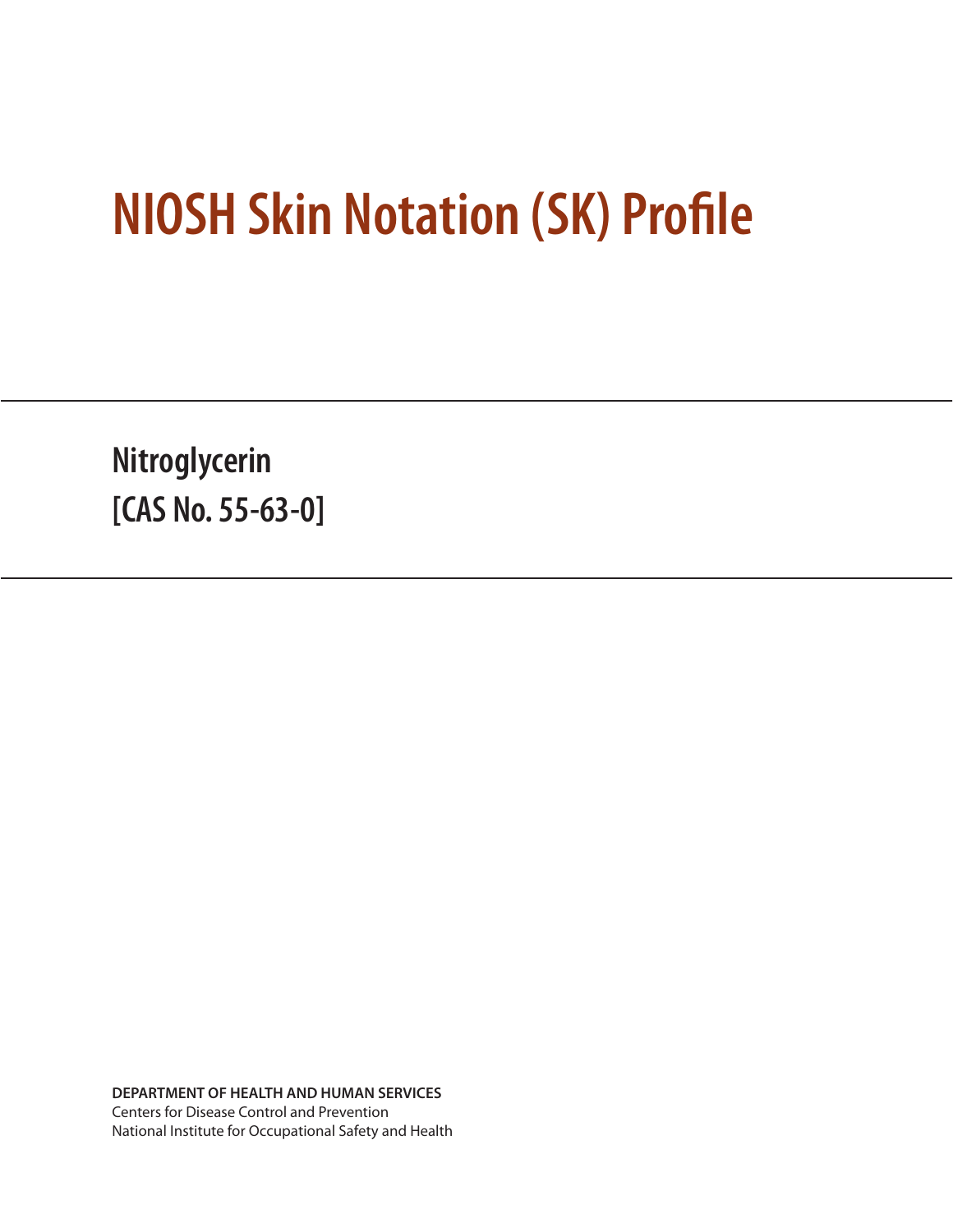**This document is in the public domain and may be freely copied or reprinted.**

## **Disclaimer**

Mention of any company or product does not constitute endorsement by the National Institute for Occupational Safety and Health (NIOSH). In addition, citations to Web sites external to NIOSH do not constitute NIOSH endorsement of the sponsoring organizations or their programs or products. Furthermore, NIOSH is not responsible for the content of these Web sites.

## **Ordering Information**

To receive documents or other information about occupational safety and health topics, contact NIOSH at

Telephone: **1–800–CDC–INFO** (1–800–232–4636) TTY: 1–888–232–6348 E-mail: cdcinfo@cdc.gov

or visit the NIOSH Web site at **www.cdc.gov/niosh**.

For a monthly update on news at NIOSH, subscribe to *NIOSH eNews* by visiting **www.cdc.gov/niosh/eNews.**

DHHS (NIOSH) Publication No. 2011–147

April 2011

Safer • Healthier • People™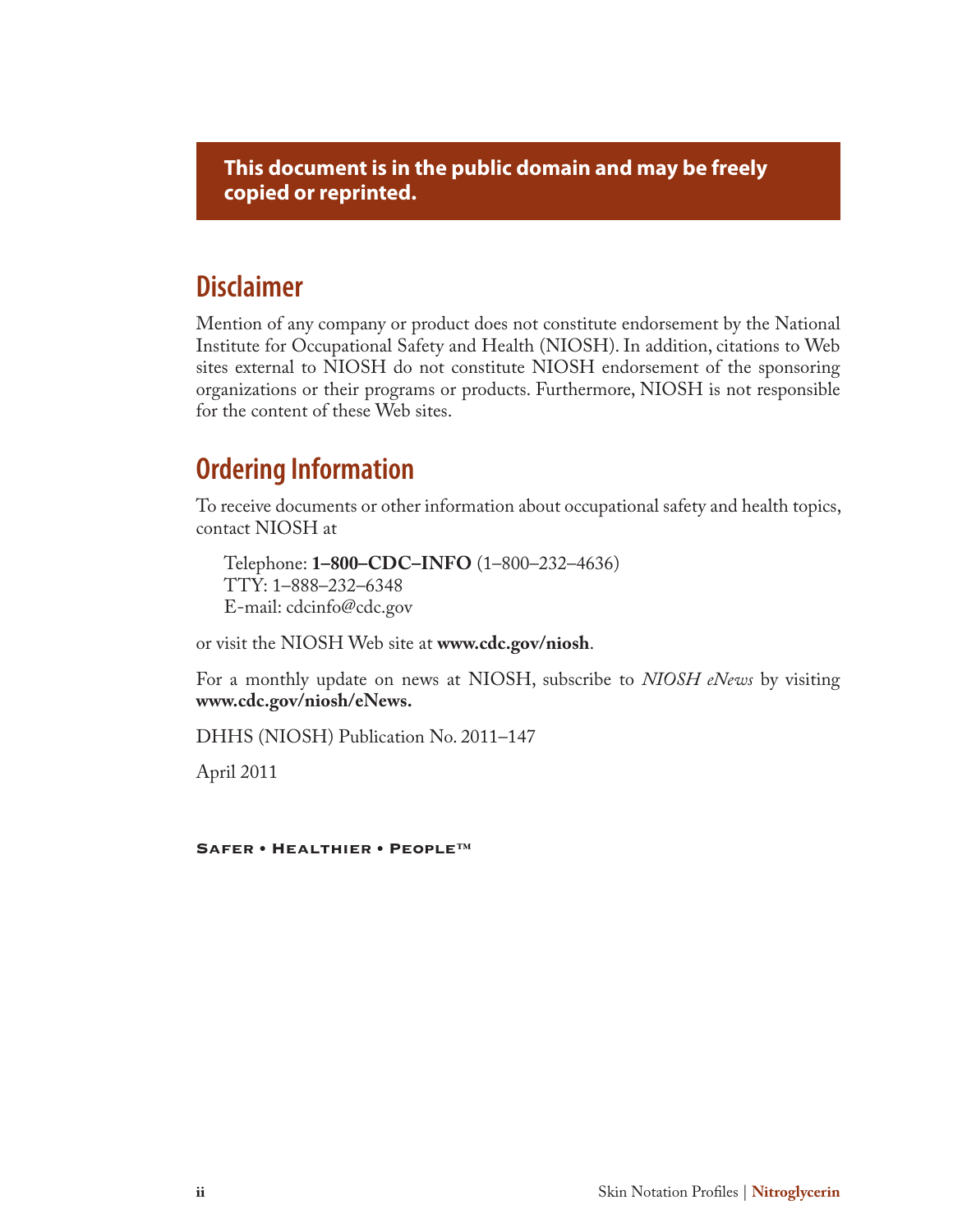# **Foreword**

As the largest organ of the body, the skin performs multiple critical functions, such as serving as the primary barrier to the external environment. For this reason, the skin is often exposed to potentially hazardous agents, including chemicals, which may contribute to the onset of a spectrum of adverse health effects ranging from localized damage (e.g., irritant contact dermatitis and corrosion) to induction of immune-mediated responses (e.g., allergic contact dermatitis and pulmonary responses), or systemic toxicity (e.g., neurotoxicity and hepatoxicity). Understanding the hazards related to skin contact with chemicals is a critical component of modern occupational safety and health programs.

In 2009, the National Institute for Occupational Safety and Health (NIOSH) published *Current Intelligence Bulletin (CIB) 61: A Strategy for Assigning New NIOSH Skin Notations* [NIOSH 2009–147]. This document provides the scientific rationale and framework for the assignment of multiple hazard-specific skin notations (SK) that clearly distinguish between the systemic effects, direct (localized) effects, and immunemediated responses caused by skin contact with chemicals. The key step within assignment of the hazard-specific SK is the determination of a substance's hazard potential, or its potential for causing adverse health effects as a result of skin exposure. This determination entails a health hazard identification process that involves use of the following:

- Scientific data on the physicochemical properties of a chemical
- Data on human exposures and health effects
- Empirical data from in vivo and in vitro laboratory testing
- Computational techniques, including predictive algorithms and mathematical models that describe a selected process (e.g., skin permeation) by means of analytical or numerical methods.

This *Skin Notation Profile* provides the SK assignment and supportive data for nitroglycerin (CAS No. 55-63-0). In particular, this document evaluates and summarizes the literature describing the substance's hazard potential and its assessment according to the scientific rationale and framework outlined in CIB 61. In meeting this objective, this *Skin Notation Profile* intends to inform the audience—mostly occupational health prac-titioners, researchers, policy- and decision-makers, employers, and workers in potentially hazardous workplaces—so that improved risk-management practices may be developed to better protect workers from the risks of skin contact with the chemical of interest.

> John Howard, M.D. Director, National Institute for Occupational Safety and Health Centers for Disease Control and Prevention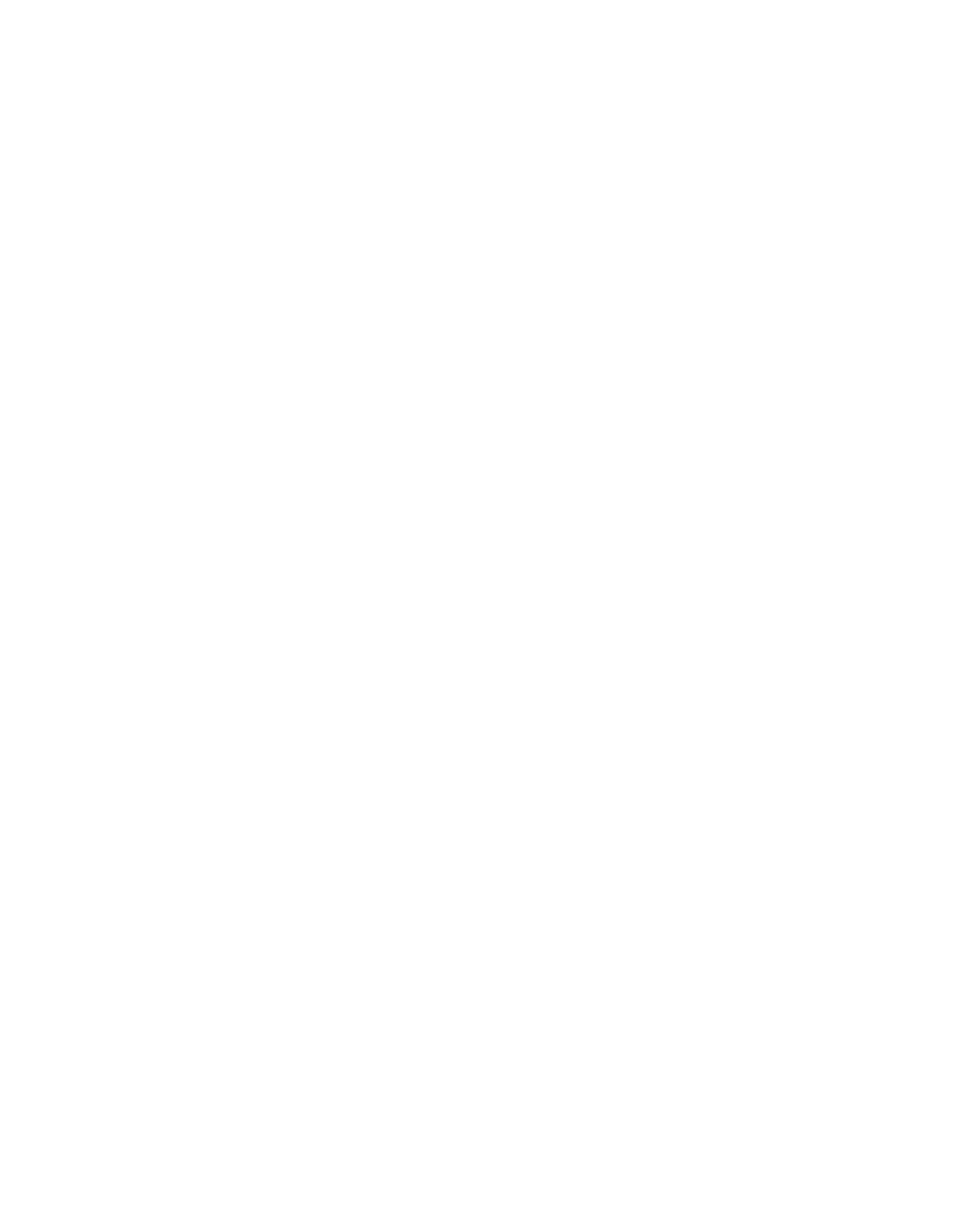# **Contents**

| iii            |
|----------------|
| vi             |
| viii           |
| ix             |
| 1              |
| $\mathbf{1}$   |
| 1              |
| $\mathbf{1}$   |
| $\mathbf{1}$   |
| $\overline{4}$ |
| 5              |
| 6              |
| $\overline{7}$ |
| 11             |
| 11             |
| 13             |
| 13             |
|                |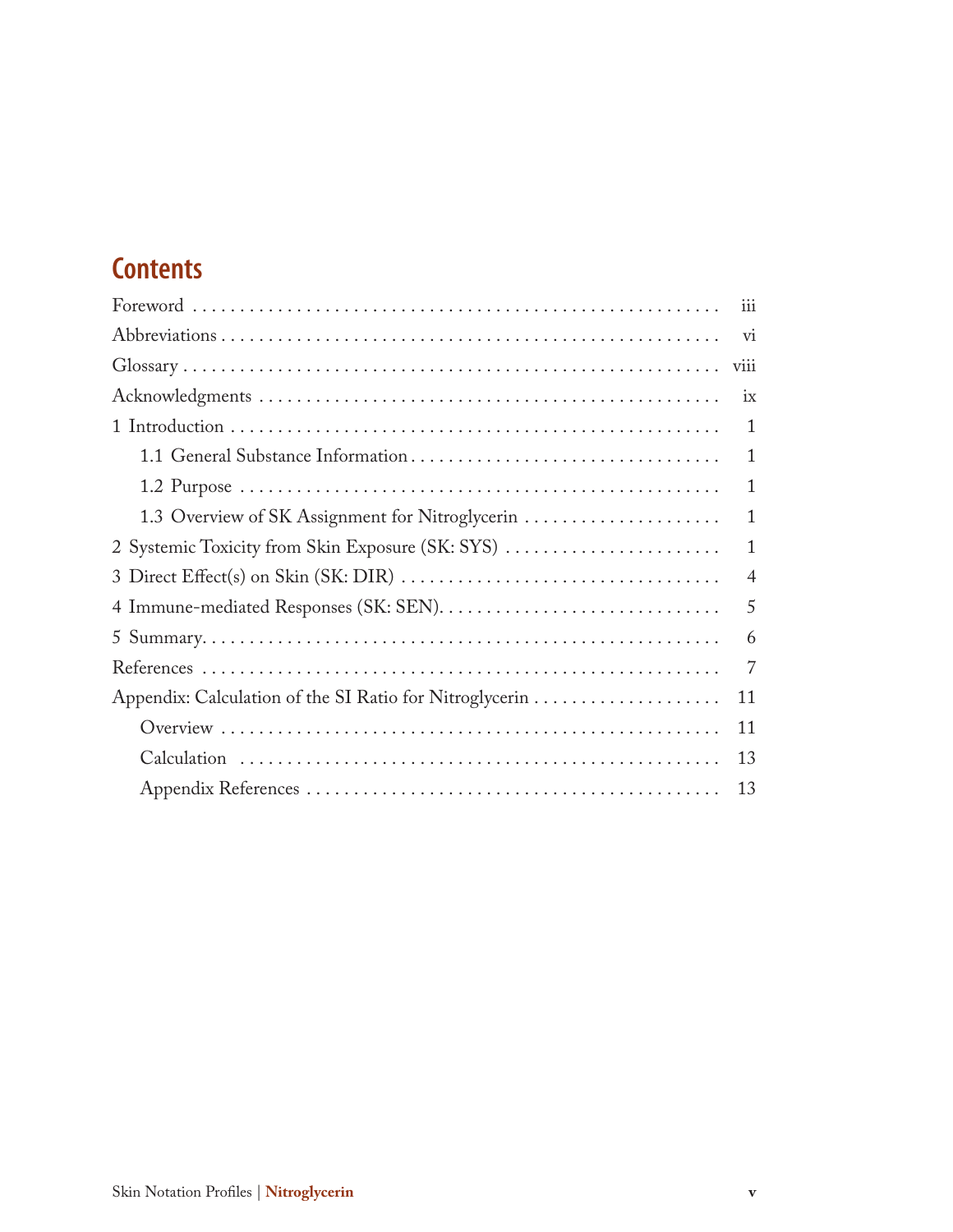# **Abbreviations**

| <b>ACGIH</b>             | American Conference of Governmental Industrial Hygienists                                                                                                        |  |  |
|--------------------------|------------------------------------------------------------------------------------------------------------------------------------------------------------------|--|--|
| <b>CIB</b>               | Current Intelligence Bulletin                                                                                                                                    |  |  |
| $\text{cm}^2$            | square centimeter(s)                                                                                                                                             |  |  |
| cm/hr                    | $centimeter(s)$ per hour                                                                                                                                         |  |  |
| DEREK™                   | Deductive Estimation of Risk from Existing Knowledge                                                                                                             |  |  |
| <b>DIR</b>               | skin notation indicating the potential for direct effects to the skin<br>following contact with a chemical                                                       |  |  |
| EC                       | <b>European Commission</b>                                                                                                                                       |  |  |
| (FATAL)                  | subnotation of SK: SYS indicating chemicals are highly or extremely<br>toxic and may be potentially lethal or life-threatening following<br>exposure of the skin |  |  |
| <b>GHS</b>               | Globally Harmonized System of Classification and Lebeling of Chemicals                                                                                           |  |  |
| <b>GPMT</b>              | guinea pig maximization test                                                                                                                                     |  |  |
| <b>IARC</b>              | International Agency for Research on Cancer                                                                                                                      |  |  |
| (IRR)                    | subnotation of SK: DIR indicating the potential for a chemical to be a<br>skin irritant following exposure to the skin                                           |  |  |
| $K_{aq}$                 | coefficient in the watery epidermal layer                                                                                                                        |  |  |
| $K_{p}$                  | skin permeation coefficient                                                                                                                                      |  |  |
| $K_{pol}$                | coefficient in the protein fraction of the stratum corneum                                                                                                       |  |  |
| $K_{\text{psc}}$         | permeation coefficient in the lipid fraction of the stratum corneum                                                                                              |  |  |
| $LD_{50}$                | dose resulting in 50% mortality in the exposed population                                                                                                        |  |  |
| $LD_{Lo}$                | dermal lethal dose                                                                                                                                               |  |  |
| $log K_{OW}$             | base-10 logarithm of a substance's octanol-water partition                                                                                                       |  |  |
| m <sup>3</sup>           | cubic meter(s)                                                                                                                                                   |  |  |
| mg                       | milligram(s)                                                                                                                                                     |  |  |
| $mg/cm^2/hr$             | milligram(s) per square centimeter per hour                                                                                                                      |  |  |
| mg/hr                    | milligram(s) per hour                                                                                                                                            |  |  |
| mg/mL                    | milligram(s) per milliliter                                                                                                                                      |  |  |
| mg/kg/day                | milligram(s) per kilogram body weight per day                                                                                                                    |  |  |
| $mg/m^3$                 | milligram(s) per cubic meter                                                                                                                                     |  |  |
| <b>MW</b>                | molecular weight                                                                                                                                                 |  |  |
| <b>NIOSH</b>             | National Institute for Occupational Safety and Health                                                                                                            |  |  |
| nmol/cm <sup>2</sup> /hr | namomoles per square centimeter per hour                                                                                                                         |  |  |
| <b>NOAEL</b>             | no-observed-adverse-effect level                                                                                                                                 |  |  |
| <b>NTP</b>               | National Toxicology Program                                                                                                                                      |  |  |
| OEL                      | occupational exposure limit                                                                                                                                      |  |  |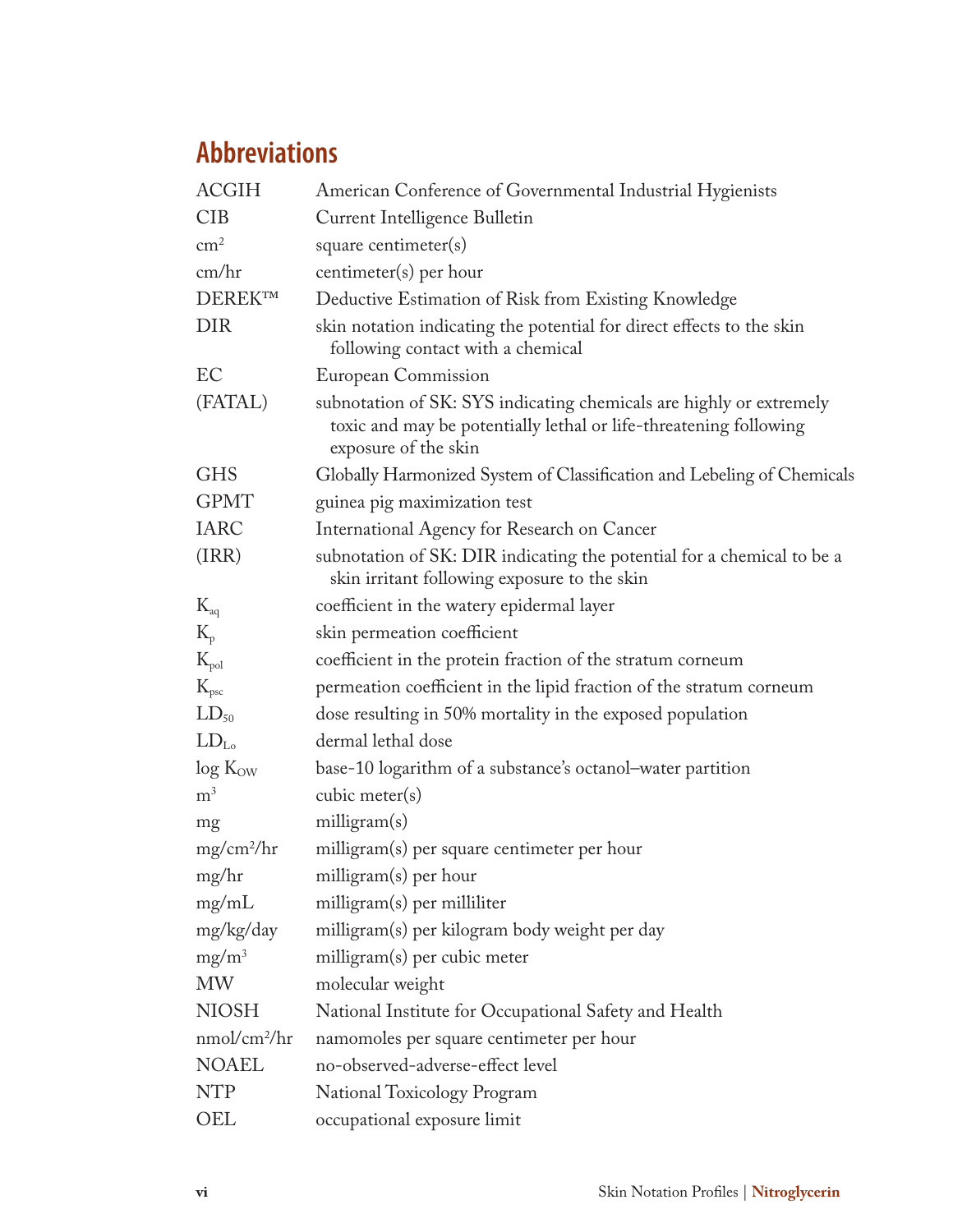| <b>OSHA</b>  | Occupational Safety and Health Administration                                                          |  |  |
|--------------|--------------------------------------------------------------------------------------------------------|--|--|
| <b>REL</b>   | recommended exposure limit                                                                             |  |  |
| RF           | retention factor                                                                                       |  |  |
| <b>SEN</b>   | skin notation indicating the potential for immune-mediated reactions<br>following exposure of the skin |  |  |
| SI ratio     | ratio of skin dose to inhalation dose                                                                  |  |  |
| <b>SK</b>    | skin notation                                                                                          |  |  |
| $S_{W}$      | solubility                                                                                             |  |  |
| <b>SYS</b>   | skin notation indicating the potential for systemic toxicity following<br>exposure of the skin         |  |  |
| <b>TTSs</b>  | transcutaneous therapeutic systems                                                                     |  |  |
| <b>USEPA</b> | United States Environmental Protection Agency                                                          |  |  |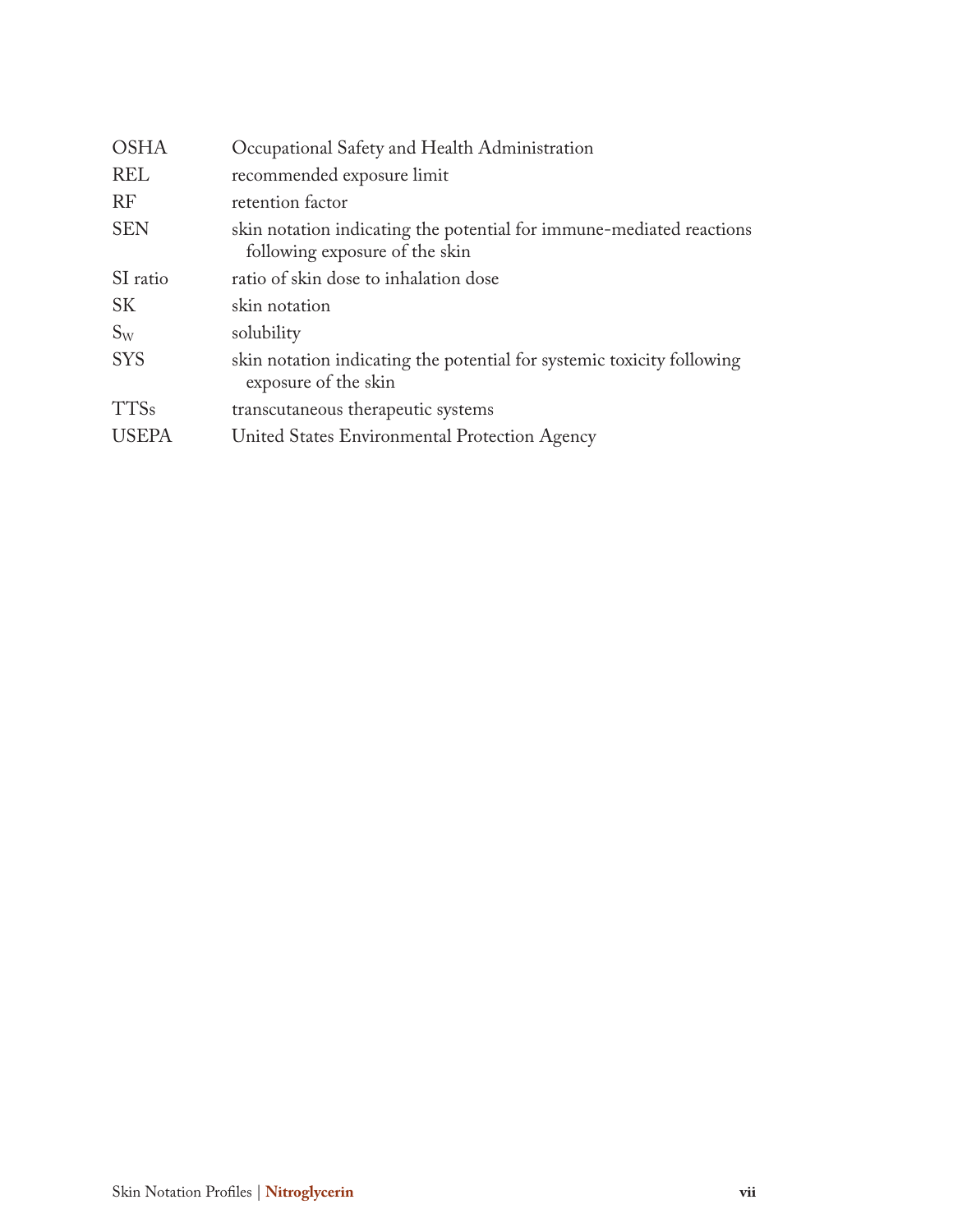# **Glossary**

**Absorption**—The transport of a chemical from the outer surface of the skin into both the skin and systemic circulation (including penetration, permeation, and resorption).

**Acute exposure**—Contact with a chemical that occurs once or for only a short period of time.

**Cancer**—Any one of a group of diseases that occurs when cells in the body become abnormal and grow or multiply out of control.

**Contaminant**—A chemical that is (1) unintentionally present within a neat substance or mixture at a concentration less than 1.0% or (2) recognized as a potential carcinogen and present within a neat substance or mixture at a concentration less than 0.1%.

**Cutaneous (or percutaneous)**—Referring to the skin (or through the skin).

**Dermal**—Referring to the skin.

**Dermal contact**—Contact with (touching) the skin.

**Direct effects**—Localized, non-immune-mediated adverse health effects on the skin, including corrosion, primary irritation, changes in skin pigmentation, and reduction/ disruption of the skin barrier integrity, occurring at or near the point of contact with chemicals.

**Immune-mediated responses**—Responses mediated by the immune system, including allergic responses.

**Sensitization**—A specific immune-mediated response that develops following exposure to a chemical, which, upon re-exposure, can lead to allergic contact dermatitis (ACD) or other immune-mediated diseases such as asthma, depending on the site and route of re-exposure.

**Substance**—A chemical.

**Systemic effects**—Systemic toxicity associated with skin absorption of chemicals after exposure of the skin.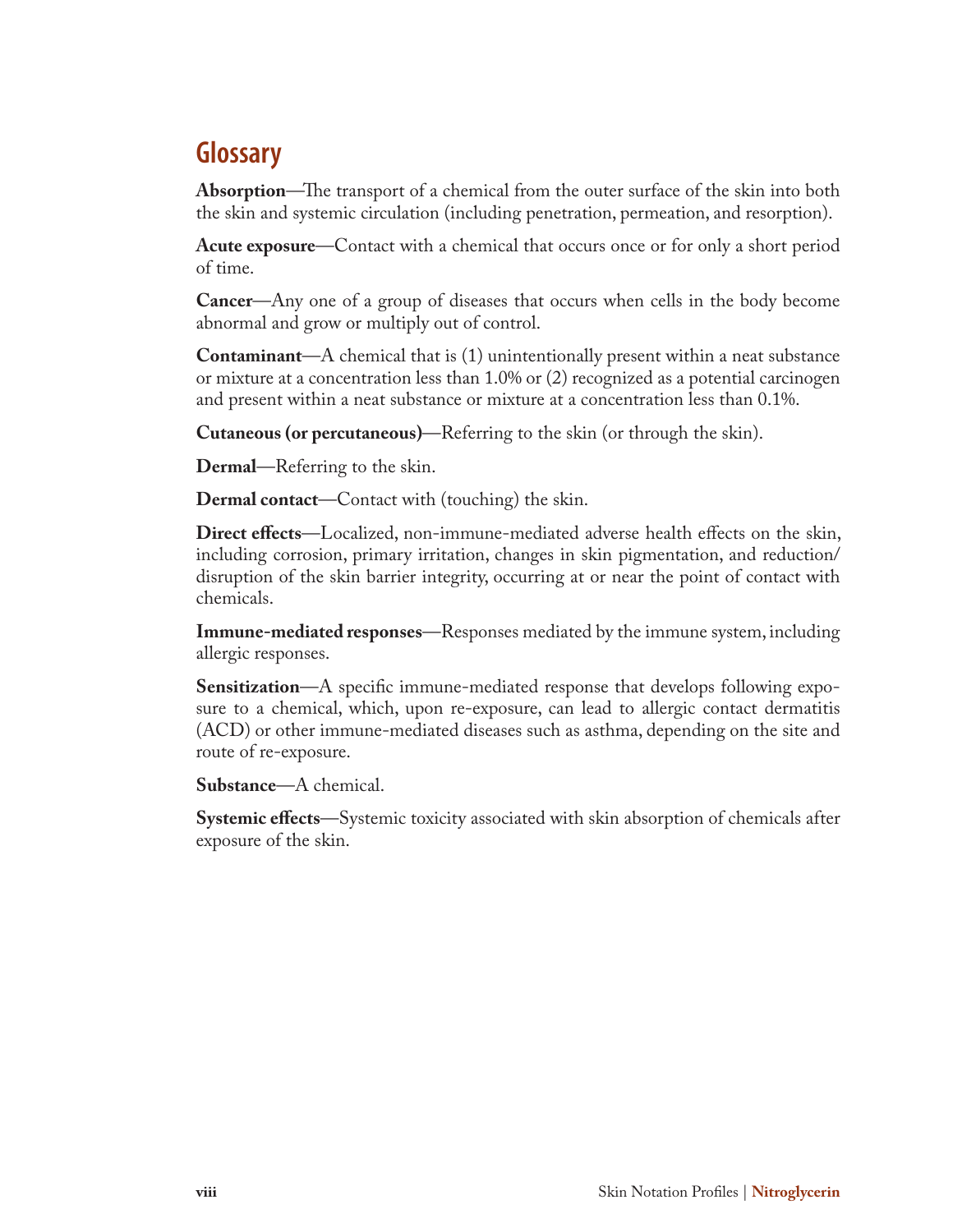# **Acknowledgments**

This document was developed by the Education and Information Division, Paul Schulte, Ph.D., Director. G. Scott Dotson, Ph.D., was the project officer for this document. Other NIOSH personnel, in particular Heinz Ahlers, J.D., Eric Esswein, M.Sc., Charles L. Geraci, Ph.D., Thomas J. Lentz, Ph.D., Richard Niemeier, Ph.D., and Angie Shepherd, contributed to its development by providing technical reviews and comments. The basis for this document was a report contracted by NIOSH and prepared by Bernard Gadagbui, Ph.D., and Andrew Maier, Ph.D. (*Toxicology Excellence for Risk Assessment [TERA]*).

For their contribution to the technical content and review of this document, special acknowledgment is given to the following NIOSH personnel:

**Division of Applied Research and Technology**  Clayton B'Hymer, Ph.D.

**Division of Respiratory Disease Studies** Gregory A. Day, Ph.D.

**Division of Surveillance, Hazard Evaluations, and Field Studies** Todd Niemeier, M.Sc. Aaron Sussell, Ph.D. Loren Tapp, M.D.

**Education and Information Division**  Ralph Zumwalde, M.Sc.

## **Health Effects Laboratory Division**

Fredrick H. Frasch, Ph.D. Michael Luster, Ph.D. Anna Shvedova, Ph.D. Paul Siegel, Ph.D.

The authors thank Seleen Collins, Gino Fazio, and Vanessa B. Williams for their editorial support and contributions to the design and layout of this document. Clerical and information resources support in preparing this document was provided by Devin Baker, Daniel Echt, and Barbara Landreth.

In addition, special appreciation is expressed to the following individuals for serving as independent, external reviewers and providing comments that contributed to the development or improvement of this document:

G. Frank Gerberick, Ph.D., The Procter and Gamble Company, Cincinnati, Ohio

Dori Germolec, Ph.D., National Toxicology Program, National Institute for Environmental Health Sciences, Research Triangle, North Carolina

Ben Hayes, MD, Ph.D., Division of Dermatology, Vanderbilt School of Medicine, Nashville, Tennessee

William Luttrell, Ph.D., CIH, Department of Chemistry & Physics, College of Arts and Sciences, Oklahoma Christian University, Edmond, Oklahoma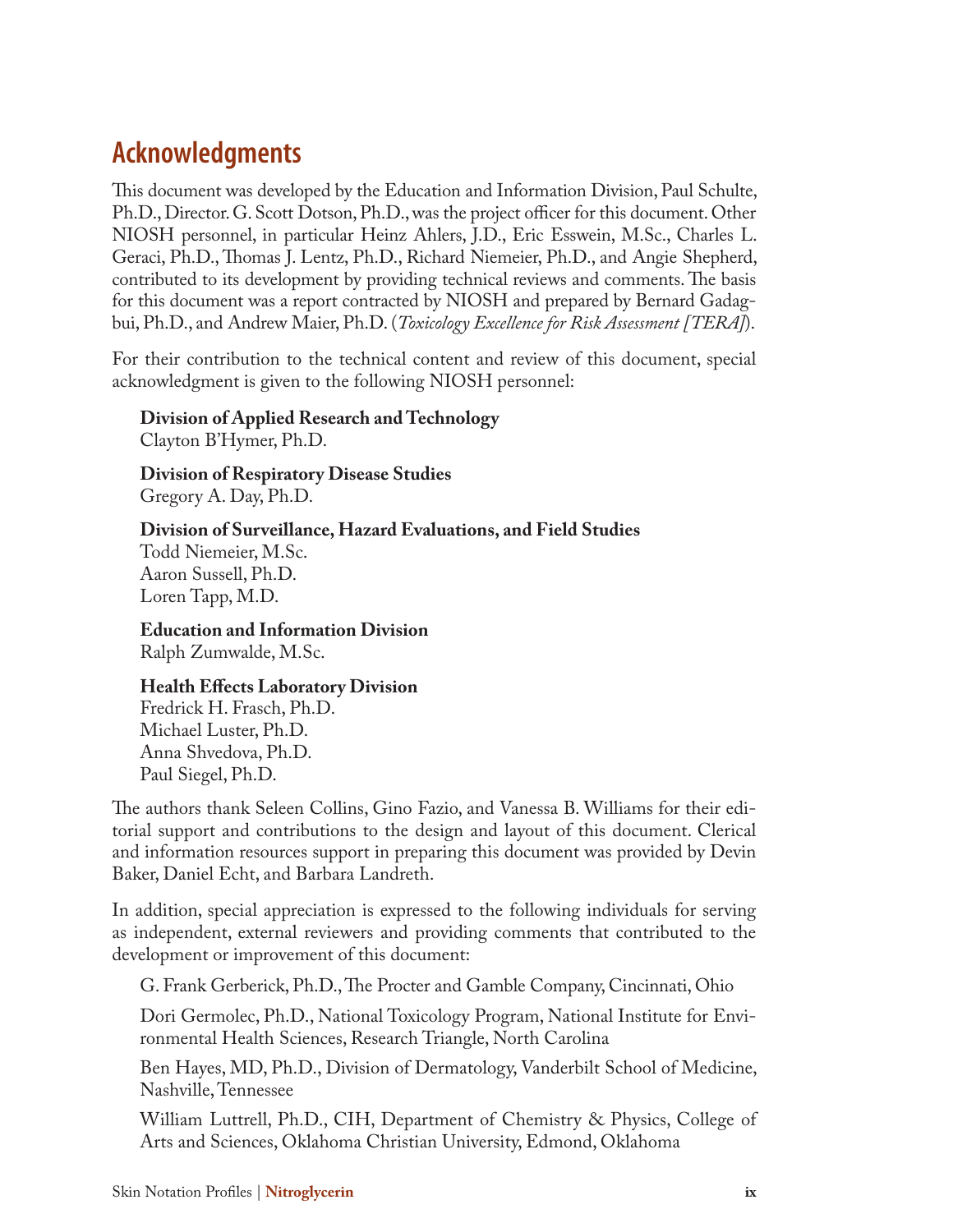Howard Maibach, M.D., Department of Dermatology, School of Medicine, University of California, San Francisco, San Francisco, California

Jennifer Sahmel, M.Sc., CIH, ChemRisk, Boulder, Colorado

James Taylor, M.D., Industrial Dermatology, The Cleveland Clinic, Cleveland, Ohio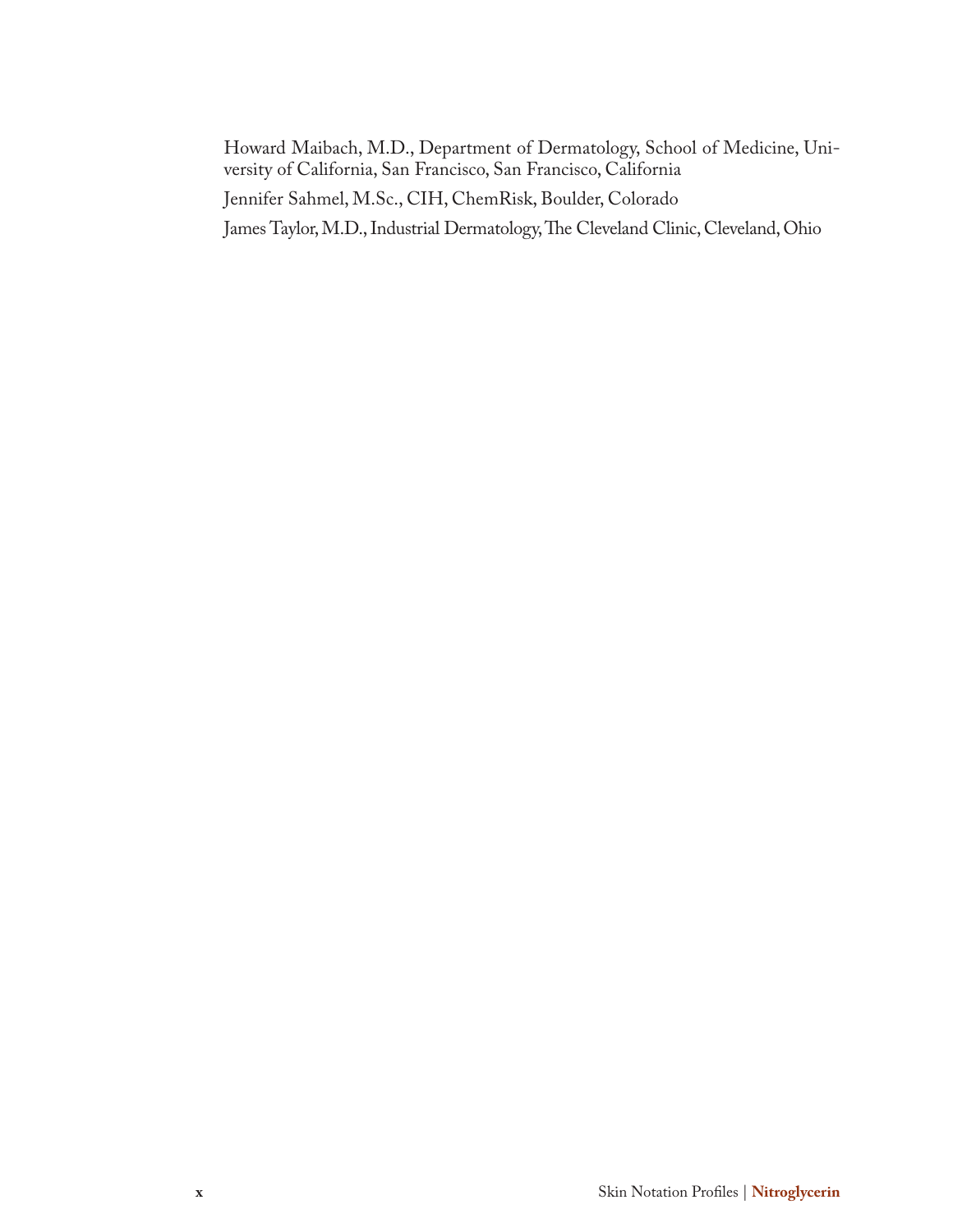## **1 Introduction**

## **1.1 General Substance Information**

**Chemical:** Nitroglycerin

**CAS No:** 55–63–0

#### **Synonyms:**

Glyceryl Trinitrate; NG; 1,2,3- Propanetriol Trinitrate; Trinitroglycerin

**Molecular weight (MW):** 227.09

**Molecular formula:**  $C_3H_5N_3O_9$ 

#### **Structural formula:**



#### **Uses:**

Nitroglycerin is an organic nitrate ester substance used primarily in the production of explosives and as a vasodilating pharmaceutical agent [NIOSH 1978].

### **1.2 Purpose**

This *Skin Notation Profile* presents (1) a brief summary of technical data associated with skin contact with nitroglycerin and (2) the rationale behind the hazardspecific skin notation (SK) assignment for nitroglycerin. The SK assignment is based on the scientific rationale and logic outlined in the *Current Intelligence Bulletin (CIB) 61: A Strategy for Assigning New NIOSH Skin Notations* [NIOSH 2009]. The summarized information and health hazard assessment are limited to an evaluation of the potential health effects of dermal exposure to nitroglycerin. A literature search was conducted through July 2010 to identify information on nitroglycerin, including but not limited to data relating to its toxicokinetics, acute toxicity, repeated-dose systemic toxicity, carcinogenicity, biological system/function–specific effects (including reproductive and developmental effects and immunotoxicity), irritation, and sensitization. Information was considered from studies of humans, animals, or appropriate modeling systems that are relevant to assessing the effects of dermal exposure to nitroglycerin.

## **1.3 Overview of SK Assignment for Nitroglycerin**

Nitroglycerin is potentially capable of causing multiple adverse health effects following skin contact. A critical review of available data has resulted in the following SK assignment for nitroglycerin: **SK: SYS (FATAL)-DIR (IRR)-SEN**. Table 1 provides an overview of the critical effects and data used to develop the SK assignment for nitroglycerin.

## **2 Systemic Toxicity from Skin Exposure (SK: SYS)**

Numerous studies following human dermal exposure to nitroglycerin were identified. A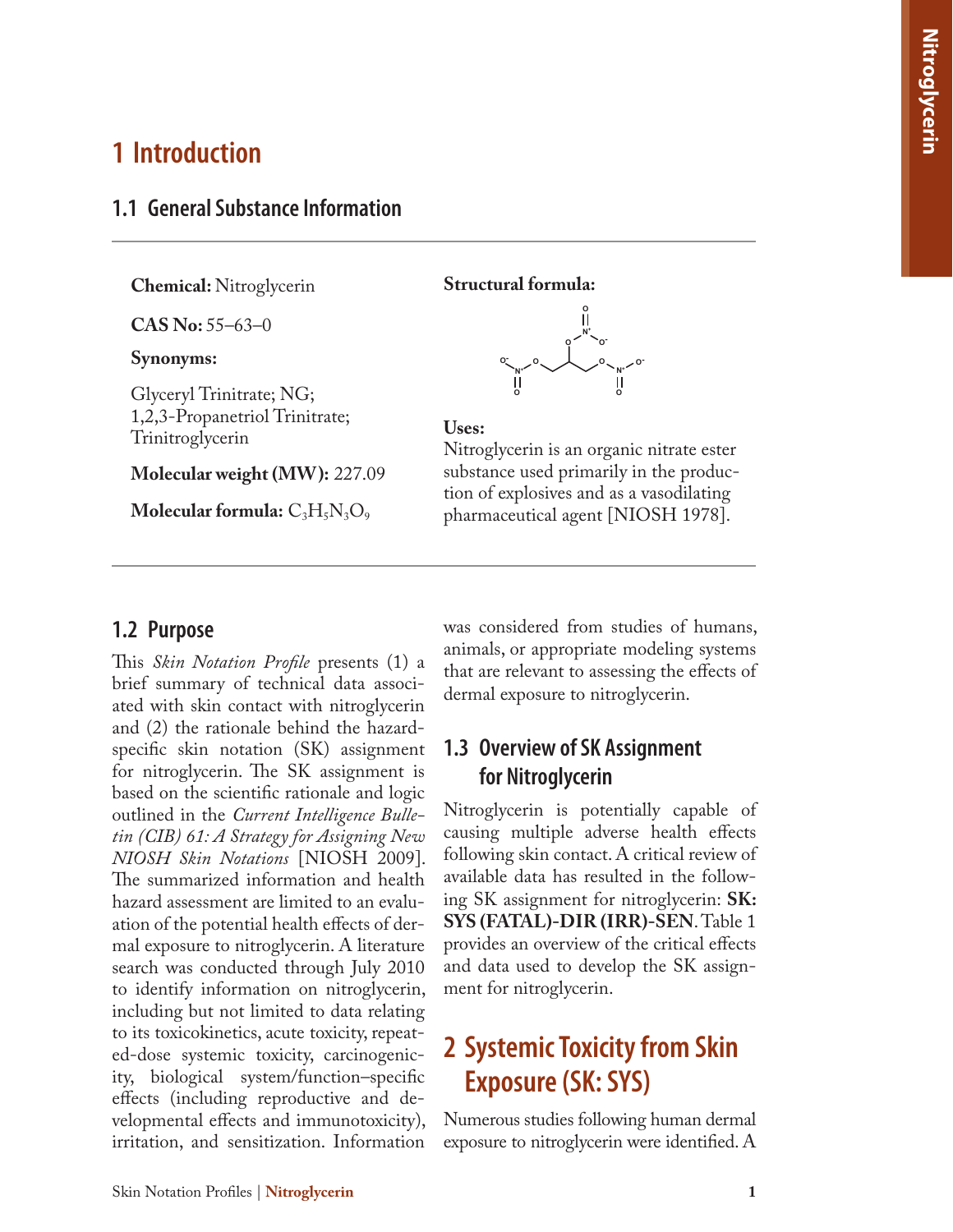| <b>Skin Notation</b>     | <b>Critical Effect</b>                                           | Data Available                                                    |
|--------------------------|------------------------------------------------------------------|-------------------------------------------------------------------|
| SK: SYS (FATAL)          | (development of vascular<br>tolerance); developmental<br>effects | Circulatory/vascular effects Sufficient human and animal data     |
| SK: DIR (IRR)<br>SK: SEN | Skin irritation<br>Skin sensitization                            | Sufficient human and animal data<br>Limited human and animal data |

**Table 1. Summary of the SK assignment for nitroglycerin**

nitroglycerin transdermal system is extensively used to prevent and treat angina pectoris (suffocating chest pain); the rate of release of nitroglycerin is linearly dependent upon the area of the applied system [Novartis Pharmaceutical Corporation 2000]. Although the percent dermal absorption of nitroglycerin was not included in the reports of any of these studies, there is evidence that the substance is absorbed through the skin of humans following dermal exposure. This evidence is measurements of nitroglycerin concentration in the blood of exposed workers or the onset of systemic effects following use of nitroglycerin in transdermal systems or as ointment in the treatment of chest pain. For example, Schwartz [1946] reported that nitroglycerin was readily absorbed through the intact human skin in amounts sufficient to cause vasodilation. Several studies have revealed increases in blood nitroglycerin levels in humans following application of the substance in ointment or nonointment transdermal systems, indicating that nitroglycerin is dermally absorbed [Wester et al. 1959; Blumenthal et al. 1977; Sved et al. 1981; Colfer et al. 1982; Muller et al. 1982; Iafrate et al. 1983; McAllister et al. 1986]. Gjesdal et al. [1985] and Sivertsen [1984] measured nitroglycerin concentrations in the plasma of 12 volunteers before and during the production of gun powder. The reported results included detection of a higher nitroglycerin concentration in the cubital vein than in the femoral vein in exposed workers, suggesting significant local

absorption of nitroglycerin through the skin of the hands and arms despite the use of protective clothing. Crandell et al. [1929] estimated a human skin permeability coefficient of  $1.1 \times 10^{-2}$  centimeter per hour (cm/ hr). The potential of nitroglycerin to pose a skin absorption hazard was also evaluated, with use of a predictive algorithm for estimating and evaluating the health hazards of dermal exposure to substances [NIOSH 2009]. The evaluation method compares an estimated dose accumulated in the body from skin absorption and an estimated dose from respiratory absorption associated with a reference occupational exposure limit. On the basis of this algorithm, a ratio of the skin dose to the inhalation dose (SI ratio) of 4.97 was calculated for nitroglycerin. An SI ratio of ≥0.1 indicates that a chemical is capable of producing systemic toxicity from skin exposure [NIOSH 2009]. Additional information on the SI ratio and the variables used in its calculation are included in the appendix.

Quantitative estimates of dermal absorption have been provided in several animal studies. Wester et al. [1959] reported that nitroglycerin was readily absorbed through the skin of rhesus monkeys; the absolute bioavailability was reported to be 56.6% following topical application in an ointment. Kikkoji et al. [1991] reported a permeability coefficient for nitroglycerin of  $20 \times 10^{-3}$  cm/hr when it is applied as an aqueous solution and  $1.6 \times 10^{-3}$  cm/hr when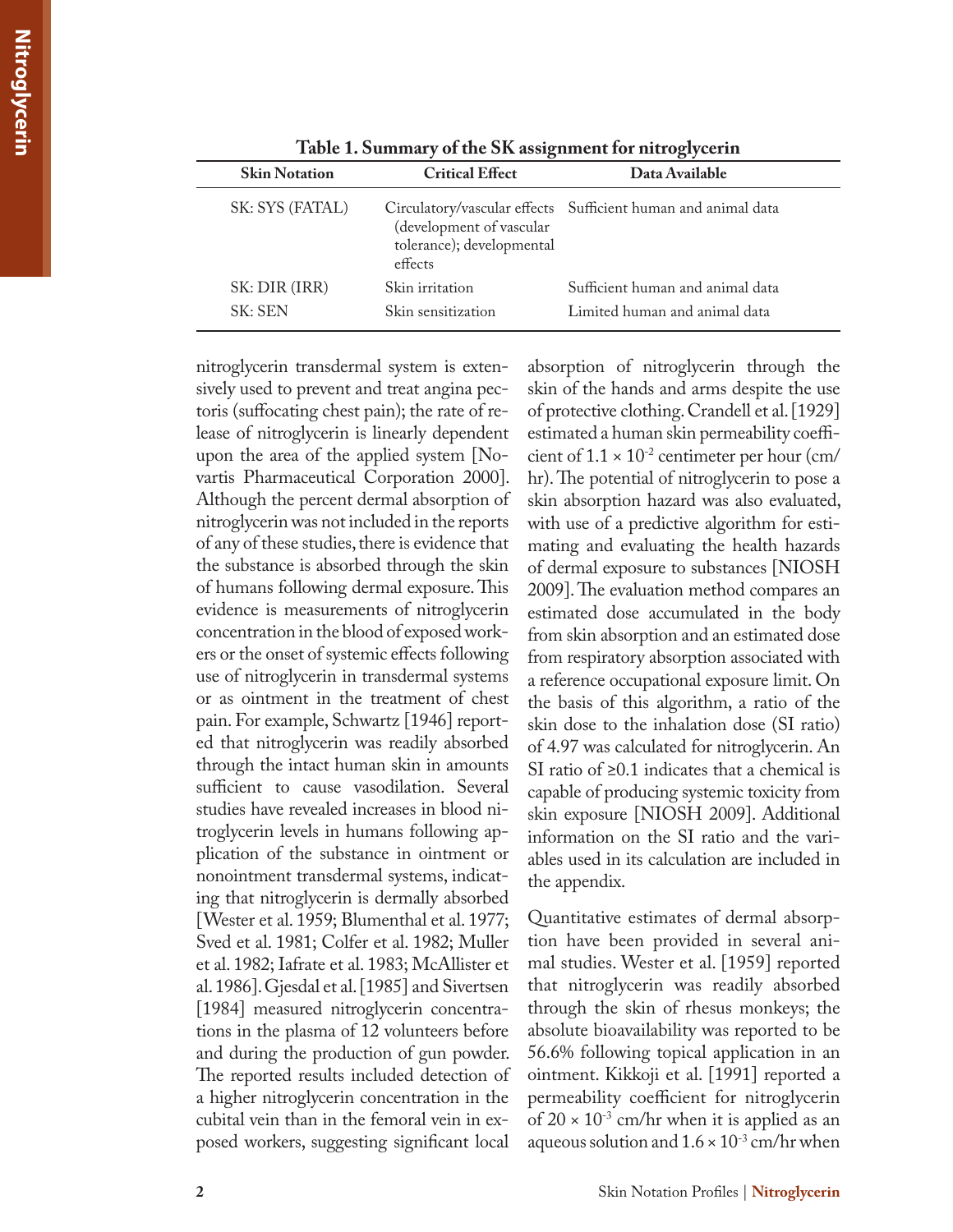it is applied as an ointment. Those authors used a full-thickness hairless mouse skin in vitro. These investigators also reported a steady-state flux of 154 nanomoles per square centimeter per hour (nmol/cm 2 / hr)—corresponding to 0.04 milligram per square centimeter per hour (mg/cm 2 /hr) in the mouse following application of ni troglycerin in ointment formulation. The available findings from in vivo and in vitro studies in both humans and animals show that nitroglycerin can be absorbed through the skin.

No dermal lethal concentration  $(LD_{Lo})$ for humans has been identified. No reli able dermal  $LD_{50}$  value (the dose resulting in 50% mortality in the exposed popula tion) has been identified for experimental animals, precluding adequate evaluation of the potential for acute dermal toxicity.

Several epidemiologic studies were identi fied [Schwartz 1946; Bresler 1949; Hanlon and Fredrick 1966; Lund et al. 1968; Lange et al. 1972; Hogstedt and Andersson 1979] that revealed results such as mortality and chronic vascular effects (i.e., headache, blood pressure changes, chest pain, and electroencephalographic changes) in work ers exposed to nitroglycerin. However, these studies involved both inhalation and dermal exposures. Robinson et al. [2001] reported effects on systemic vascular tone, as evidenced by decreased diastolic blood pressure and pulse pressure and increased heart rate following topical application of 2% nitroglycerin ointment. These inves tigators indicated that the cardiovascular responses did not cause unexpected side effects, except that three of four volunteers had headaches after the experiments. For treatment of chest pain, Novartis Pharma ceutical Corporation [2000] suggested a starting dose of nitroglycerin between 0.2 mg/hr and 0.4 milligram per hour (mg/ hr); doses between 0.4 mg/hr and 0.8 mg/

hr [corresponding to approximately 0.06 to 0.14 milligram per kilogram per day (mg/ kg/day) for a 70-kg person] showed con tinued effectiveness for 10 to 12 hours daily for at least one month (the longest period studied) of intermittent administration. This implies that the no-observed-adverseeffect level (NOAEL) ranges between 0.06 and 0.14 mg/kg/day in humans and that dermal doses higher than the therapeutic doses are likely to result in systemic (car diovascular) effects. Because the therapeu tic doses and the rabbit NOAEL are much lower than the critical dermal NOAEL value of 1000 mg/kg/day that identifies chemical substances with the potential for repeated-dose dermal toxicity [NIOSH 2009], nitroglycerin is considered systemi cally available and can cause systemic effects following dermal exposure.

Immediate removal of workers from longterm exposures to nitroglycerin has resulted in life-threatening health effects and deaths [NIOSH 1978; Hogstedt and Andersson 1979]. Workers subchronically or chronically exposed to nitroglycerin develop a tolerance to effects of the vaso dilating action of the substance, resulting in a semipermanently altered health state characterized by blood pressure chang es and compensatory vasoconstriction [NIOSH 1978; Abrams 1980]. With drawal from exposure to the vasodilating agent (i.e., on a weekend or holiday leave) has been associated with angina pectoris and death caused by continued vascu lar tolerance in the absence of the nitro glycerin [NIOSH 1978]. Because of the potential for sudden death, removal from exposure should not be abrupt.

No standard toxicity or specialty studies evaluating biological system/function– specific effects (including reproductive effects and immunotoxicity) in humans following dermal exposure to nitroglycerin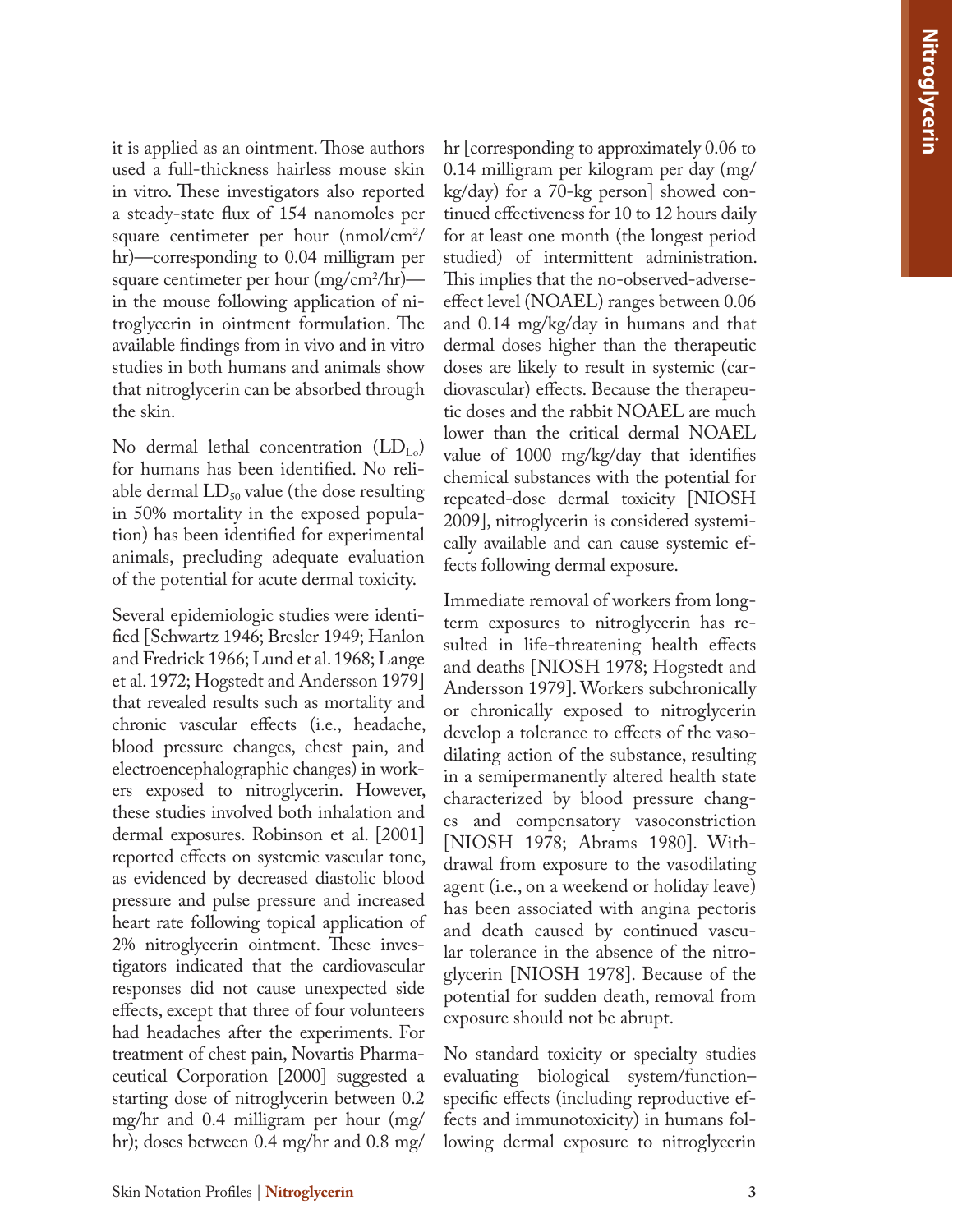| Organization         | Carcinogenic designation                              |  |  |
|----------------------|-------------------------------------------------------|--|--|
| NIOSH [2005]         | None                                                  |  |  |
| NTP [2009]           | None                                                  |  |  |
| <b>USEPA</b> [2010]  | Group D: Not classifiable as to human carcinogenicity |  |  |
| IARC [2009]          | None                                                  |  |  |
| EC <sup>[2010]</sup> | None                                                  |  |  |
| <b>ACGIH [2001]</b>  | None                                                  |  |  |

**Table 2. Summary of the carcinogenic designations\* for nitroglycerin by numerous governmental and nongovernmental organizations**

Abbreviations: ACGIH = American Conference of Governmental Industrial Hygienists; EC = European Commission, Joint Research, Institute for Health and Consumer Protection; IARC = International Agency for Research on Cancer; NIOSH = National Institute for Occupational Safety and Health; NTP = National Toxicology Program; USEPA = United States Environmental Protection Agency.

\*Note: The listed cancer designations were based on data from nondermal (such as oral or inhalation) exposure rather than dermal exposure.

were identified. Novartis Pharmaceutical Corporation [2000] indicated that in a teratology study, nitroglycerin topically applied to rats at doses up to 80 mg/kg/day and to rabbits at doses up to 240 mg/kg/ day did not result in toxic effects on dams or fetuses. However, ProStrakan [2007] reported that nitroglycerin was fetotoxic (causing decreased birth weights) in rats after in utero exposure during fetal development at dermal dosages above 28 mg/ kg/day, indicating that nitroglycerin is a developmental toxicant with a NOAEL of 28 mg/kg/day. Table 2 summarizes carcinogenic designations by multiple governmental and nongovernmental organizations for nitroglycerin.

Taken together, the available toxicokinetic data from studies of humans and animals **[Wester et al. 1959; Gjesdal et al. 1985; McAllister et al. 1986; Kikkoji et al. 1991\*]** and from the pharmaceutical use of nitroglycerin **[Novartis Pharmaceutical Corporation 2000]** are sufficient to conclude that nitroglycerin can penetrate the skin and be absorbed in

sufficient amounts to cause circulatory, vascular, gastrointestinal, or kidney effects, death, or fetal effects. In addition, sufficient evidence is available to indicate that abrupt withdrawal of workers from longterm exposure to nitroglycerin may result in deaths because of continued vascular tolerance **[NIOSH 1978; Hogstedt and Andersson 1979; Abrams 1980]**. Therefore, on the basis of the data for this assessment, nitroglycerin is assigned the SK: SYS (FATAL) notation.

## **3 Direct Effect(s) on Skin (SK: DIR)**

No data on corrosivity of nitroglycerin from in vitro tests with human or animal skin models or on skin integrity with cadaver skin were identified. However, several case reports have noted skin irritation reactions (irritant contact dermatitis) as cutaneous side effects in patients exposed to nitroglycerin transcutaneous therapeutic systems (TTSs) or patches [Muller et al. 1982; Fischer and Tyler 1985; Kapoor et al. 1985; Schrader et al. 1986; Carmichael and Foulds 1989; Vaillant et al. 1990; Kounis et al. 1996]. These reactions are mostly in the form of burning,

<sup>\*</sup>References in **bold** text indicate studies that served as the basis of the SK assignment.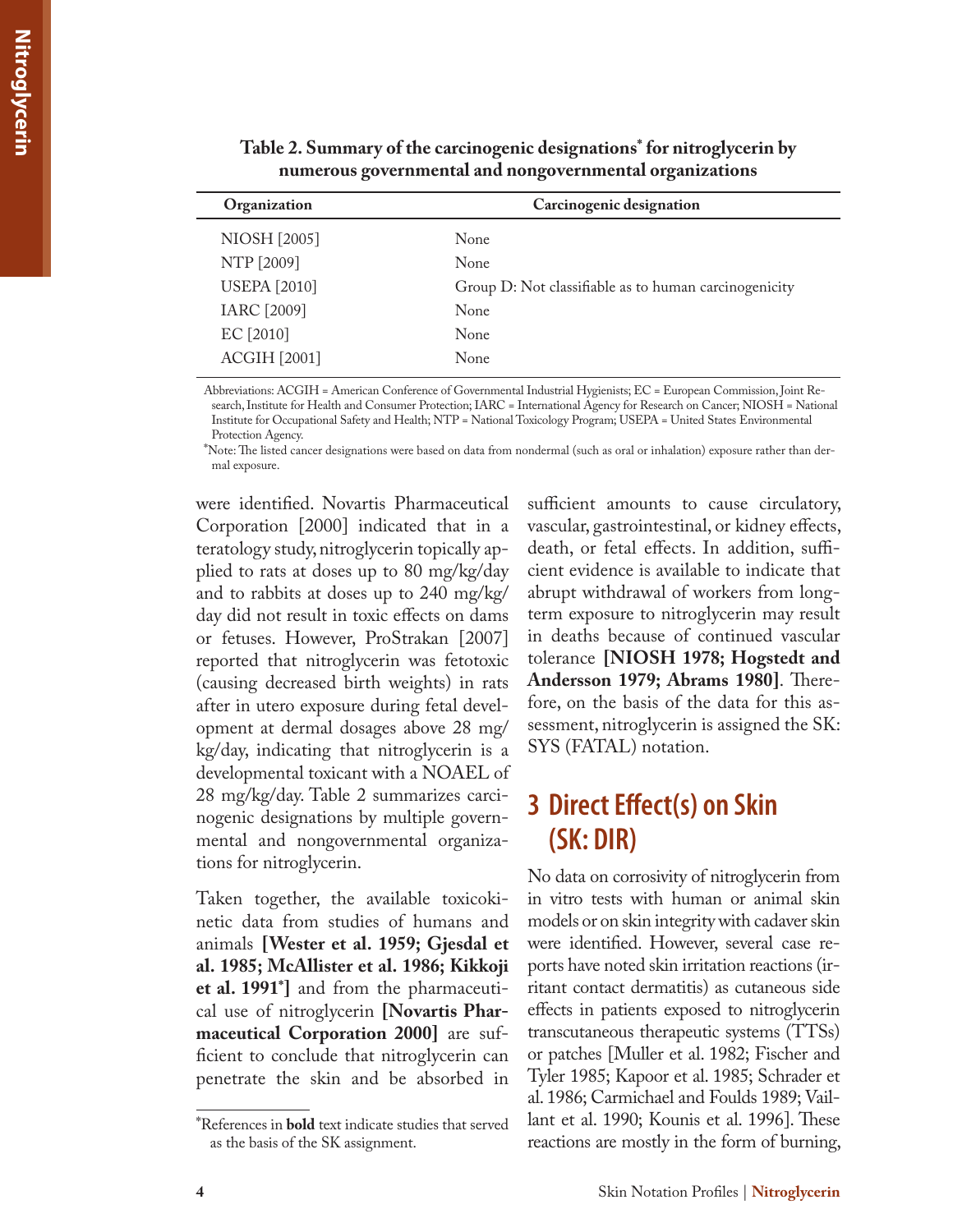pruritus, and erythema that appear in the area of the patch placement. Nitroglycerin was a very mild skin irritant in rabbits [Lee et al. 1975]. The structure-activity relation ship model, Deductive Estimation of Risk from Existing Knowledge (DEREK™) for Windows, predicted nitroglycerin to be negative for skin irritation.

Case reports **[Vaillant et al. 1990; Kounis et al. 1996]** demonstrate that prolonged and repeated dermal exposure to nitro glycerin ointment or transdermal nitro glycerin products can result in irritant contact dermatitis. Although the irritant symptoms observed could possibly reflect other ingredients in the ointments or fac tors related to the conditions of dosing in the clinical studies, animal studies **[Lee et al. 1975]** provide supporting evidence that nitroglycerin itself is mildly irritating to rabbit skin. Therefore, on the basis of the data for this assessment, nitroglycerin is assigned the SK: DIR (IRR) notation.

## **4 Immune-mediated Responses (SK: SEN)**

Several studies were identified that evalu ated the potential of nitroglycerin to cause skin sensitization. Vaillant et al. [1990] re ported a prospective study in which 33 pa tients using transdermal nitroglycerin for more than 7 days tested negative in patch tests with nitroglycerin, even though 5 pa tients (15%) had adverse reactions (burn ing sensation, sweating, itching, severe erythema, and erythematous vesicular le sions). Kounis et al. [1996] assessed cuta neous reactions to nitroglycerin in a study involving continuous and intermittent use of three different commercially available nitroglycerin TTSs by 320 subjects. Four (1.2%) of these subjects developed local ized and remote skin reactions. Three of the four subjects were patch-tested and

had positive reactions to both a nitroglyc erin solution [0.2 milligram per milliliter (mg/mL)] and a nitroglycerin ointment (concentration not reported). Other case reports described individuals who present ed with or without dermatitis from topical use of a nitroglycerin TTS or nitroglycerin ointment and developed allergic reactions when patch-tested with nitroglycerin, nitroglycerin delivered in TTS, or nitroglycerin solutions [Sausker and Frederick 1978; Zugerman et al. 1979; Hendricks and Dec 1979; Rosenfeld and White 1984; Fischer and Tyler 1985; Topaz and Abra ham 1987; Silvestre et al. 1991; Kanerva et al. 1991; Torres et al. 1992; Kounis et al. 1996; Machet et al. 1999; Perez-Calde ron et al. 2002]. Aquilina et al. [2002] reported a single case of cross-sensitive contact reaction to nitroglycerin (applied in a transdermal patch) following intra venous therapy with isosorbide dinitrate. Nitroglycerin was also reported to cause moderate skin sensitization in one guinea pig maximization test (GPMT) [Lee et al. 1975]. DEREK™ predicted nitroglycerin to be negative for skin sensitization.

Although nitroglycerin yielded negative patch-test results in some prospective studies [Vaillant 1990; Velez et al. 1992; Stanford and Georgouras 1996], find ings from patch tests in humans present ing with or without dermatitis after use of topical or transdermal nitroglycerin products **[Sausker and Frederick 1978; Zugerman et al. 1979; Hendricks and Dec 1979; Rosenfeld and White 1984; Fischer and Tyler 1985; Topaz and Abra ham 1987; Silvestre et al. 1991; Kanerva et al. 1991; Torres et al. 1992; Kounis et al. 1996; Machet et al. 1999; Perez-Calderon et al. 2002]** and from a GPMT **[Lee et al. 1975]** provide limited evidence that prolonged and repeated contact with nitroglycerin may cause allergic contact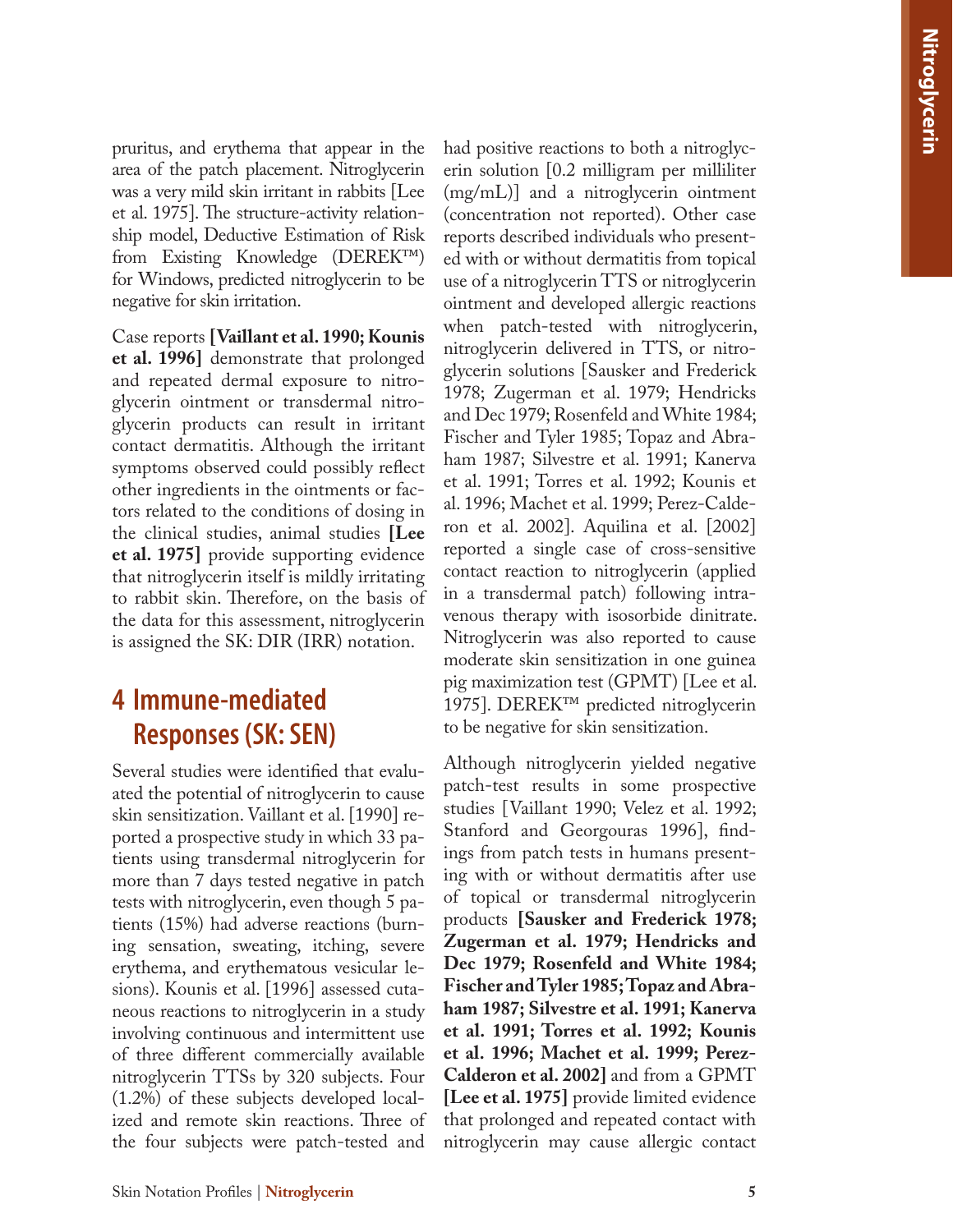dermatitis or other immune-mediated responses. Therefore, on the basis of the data for this assessment, nitroglycerin is assigned the SK: SEN notation.

## **5 Summary**

The available toxicokinetic data from studies of both humans and animals **[Wester et al. 1959; Gjesdal et al. 1985; McAllister et al. 1986; Kikkoji et al. 1991]** indicate that nitroglycerin can be absorbed through the skin. The wealth of data relating to therapeutic use of topically applied nitroglycerin indicate that such application of nitroglycerin induces systemic effects such as circulatory or vascular changes and death **[Novartis Pharmaceutical Corporation 2000]**. Developmental studies indicated that nitroglycerin is fetotoxic (causing decreased birth weights) for rats. Available data indicate that abrupt withdrawal of workers from long-term nitroglycerin exposure may result in deaths due to continued vascular tolerance **[NIOSH 1978; Hogstedt and Andersson 1979; Abrams 1980]**. Sufficient data are available from human experience **[Vaillant et al. 1990; Kounis et al. 1996]** and standard animal studies **[Lee et al. 1975]** to demonstrate that dermal exposures to nitroglycerin can cause mild skin irritation.

Although the incidence of skin sensitization in humans appears to be rare (given the extensive use of nitroglycerin for prevention and treatment of suffocating chest pain), the findings in human patch tests **[Sausker and Frederick 1978; Zugerman et al. 1979; Hendricks and Dec 1979; Rosenfeld and White 1984; Fischer and Tyler 1985; Topaz and Abraham 1987; Silvestre et al. 1991; Kanerva et al. 1991; Torres et al. 1992; Kounis et al. 1996; Machet et al. 1999; Perez-Calderon et al. 2002]** and one GPMT **[Lee et al. 1975]**  provide limited evidence that prolonged and repeated use of nitroglycerin can cause allergic contact dermatitis. Therefore, on the basis of the data for this assessment, nitroglycerin is assigned the notation **SK: SYS (FATAL)-DIR (IRR)-SEN**.

Table 3 summarizes the skin hazard designations for nitroglycerin previously issued by NIOSH and other organizations. The equivalent dermal designations for nitroglycerin, according to the Global Harmonized System (GHS) of Classification and Labeling of Chemicals, are Acute Toxicity Category 1 (Hazard statement: Fatal in contact with the skin) and a Category 2 Repeated Exposure Toxicant (Hazard statement: May cause damage to organs through prolonged or repeated exposure) [European Parliament 2008].

| Organization         | Skin hazard designation                                                                                                                                                                                                       |
|----------------------|-------------------------------------------------------------------------------------------------------------------------------------------------------------------------------------------------------------------------------|
| NIOSH [2005]         | [skin]: Potential for dermal absorption                                                                                                                                                                                       |
| <b>OSHA</b> [2010]   | [skin]: Based on potential contribution to overall exposure by the cuta-<br>neous route, including the mucous membranes and the eyes, either by<br>airborne exposure or, more particularly, direct contact with the substance |
| <b>ACGIH [2001]</b>  | [skin]: Based on the potential for dermal absorption and subsequent sys-<br>temic toxicity                                                                                                                                    |
| EC <sup>[2010]</sup> | R27: Very toxic in contact with skin                                                                                                                                                                                          |

**Table 3. Summary of the previously issued skin hazard designations for nitroglycerin** 

Abbreviations: ACGIH = American Conference of Governmental Industrial Hygienists; EC = European Commission, Joint Research, Institute for Health and Consumer Protection; NIOSH = National Institute for Occupational Safety and Health; OSHA = Occupational Safety and Health Administration.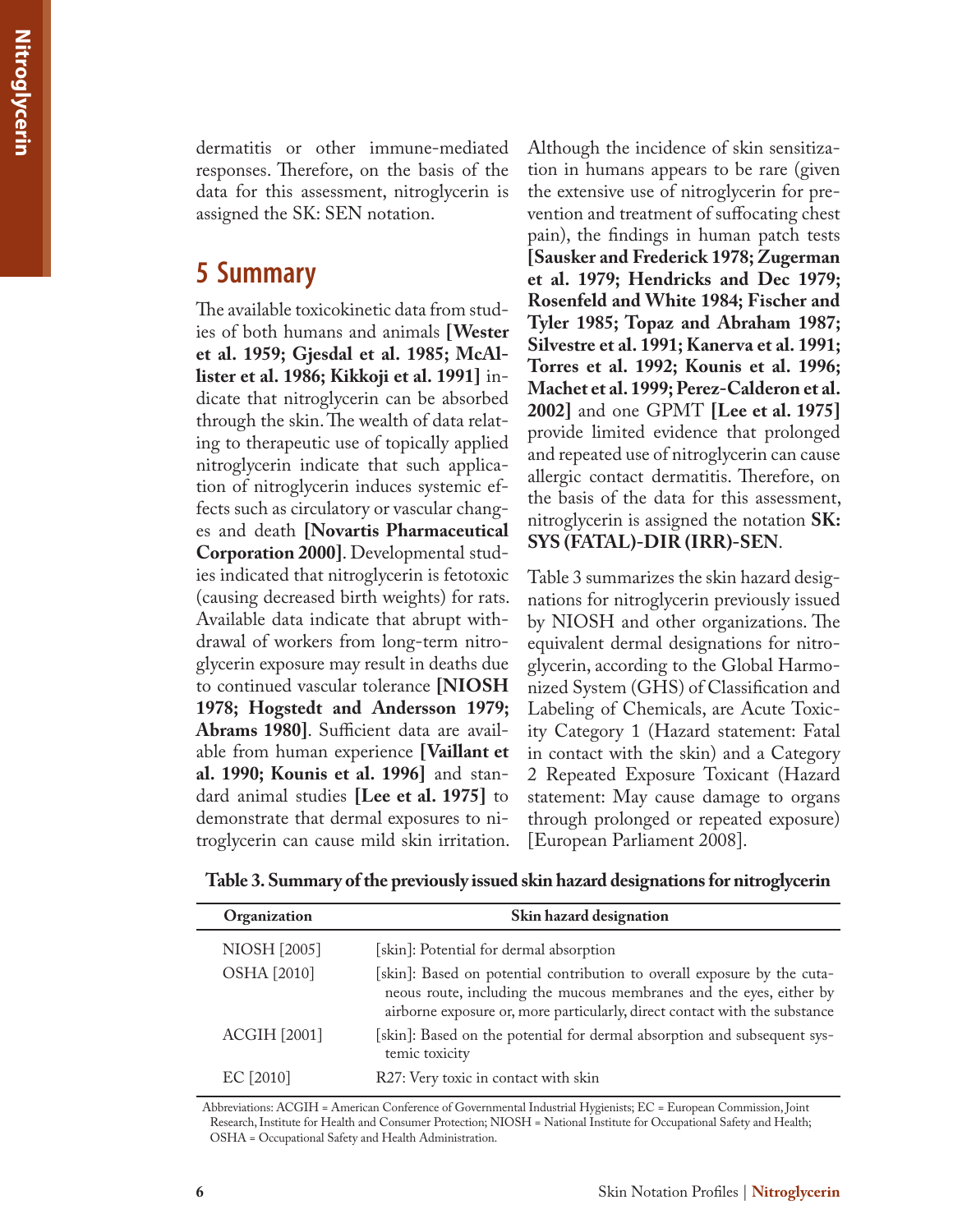## **References**

**Note**: Asterisks (\*) denote sources cited in text; daggers (†) denote additional resources.

- \*Abrams J [1980]. Nitrate tolerance and depen dence. Am Heart J *99*:113–123.
- \*ACGIH (American Conference of Governmen tal Industrial Hygienists) [2001]. Nitroglycerin. In: Documentation of threshold limit values and biological exposure indices. 7th Ed., Vol. 2. Cincinnati, OH: American Conference of Governmental Industrial Hygienists.
- \*Aquilina S, Felice H, Boffa MJ [2002]. Allergic reactions to glyceryl trinitrate and isosorbide dinitrate demonstrating cross-sensitivity. Clin Exp Dermatol *27*:700–702.
- \*Blumenthal HP, Fung HL, McNiff EF, Yap SK [1977]. Plasma nitroglycerin levels after sublin gual, oral, and topical administration. Br J Clin Pharmacol *4*(2):241–242.
- \*Bresler RR [1949]. Nitroglycerin reactions among pharmaceutical workers. Ind Med Surg *18*(12):519–523.
- \*Carmichael AJ, Foulds IS [1989]. Allergic con tact dermatitis from transdermal nitroglycerin. Contact Dermatitis *21*(2):113–114.
- \*Colfer H, Stetson P, Lucchesi BR, Wagner J, Pitt B [1982]. The nitroglycerin polymer gel matrix system: a new method for administering nitro glycerin evaluated with plasma nitroglycerin levels. J Cardiovasc Pharmacol *4*(3):521–525.
- \*Crandell LA, Leake CD, Lovenhart AS, Muehl berger CW [1929]. The rate of elimination of glyceryl trinitrate from the blood stream after intravenous administration in dogs. J Pharma col Exp Ther *37*:283–296.
- \*EC (European Commission) [2010]. Nitroglycer in. In: EINICS (European Inventory of Exist ing Commercial Chemical Substances) [http:// ecb.jrc.ec.europa.eu/esis/]. Accessed 07–07–10.
- \*Fischer RG, Tyler M [1985]. Severe contact dermatitis due to nitroglycerin patches. South Med J *78*(12):1523–4.
- \*Gjesdal K, Bille S, Bredesen JE, Bjorge S, Halvors en B, Langseth K, Lunde PKM, Sivertssen E [1985]. Exposure to glyceryl trinitrate during gun powder production: plasma glyceryl trini trate concentration, elimination kinetics, and discomfort among production workers. Br J Ind Med *42*(1):27–31.
- \*Hanlon JJ, Fredrick WG [1966]. Great lead con troversy. Arch Environ Health *12*:676.
- \*Hendricks AA, Dec GW Jr [1979]. Contact der matitis due to nitroglycerin ointment. Arch Dermatol *115*(7):853–855.
- \*Hogstedt CH, Andersson K [1979]. A cohort study on mortality among dynamite workers. J Occup Med *21*(8):553–556.
- \*Iafrate RP Jr, Yost RL, Curry SH, Gotz VP, Ca ranasos GJ [1983]. Effect of dose and oint ment application technique on nitroglycerin plasma concentrations. Pharmacotherapy *3*(2 Pt 1):118–124.
- \*IARC (International Agency for Research on Cancer) [2010]. Agents reviewed by the IARC monographs. In: IARC monographs on the eval uation of carcinogenic risks to humans [http:// monographs.iarc.fr/ENG/Classification/Classi ficationsAlphaOrder.pdf]. Accessed 07–07–10.
- †Imoto S, Kuramoto M, Iwabuchi K, Nagai H, Shimpo K [1986]. Percutaneous chronic toxic ity study of 10% nitroglycerin (NT-1 ointment) in rabbits. J Toxicol Sci *11*(Suppl 2):31–57.
- \*Kanerva L, Laine R, Jolanki R, Tarvainen K, Estlander T, Helander I [1991]. Occupational allergic contact dermatitis caused by nitroglyc erin. Contact Dermatitis *24*(5):356–362.
- \*Kapoor AS, Dang NS, Reynolds RD [1985]. Sustained effects of transdermal nitroglycerin in patients with angina pectoris. Clin Ther *7*(6):674–679.
- \*Kikkoji T, Gumbleton M, Higo N, Guy RH, Benet LZ [1991]. Percutaneous penetration ki netics of nitroglycerin and its dinitrate metabo lites across hairless mouse skin in vitro. Pharm Res *8*(10):1231–1237.
- \*Kounis NG, Zavras GM, Papadaki PJ, Soufras GD, Poulos EA, Goudevenos J, Alangoussis A, Antonakopoulos K, Frangides C, Peristeropou lou SA, Koutsojannis C [1996]. Allergic reac tions to local glyceryl trinitrate administration. Br J Clin Pract *50*(8):437–439.
- \*Lange RL, Reid MS, Tresch DD, Keelan MH, Bernhard VM, Coolidge G [1972]. Nonathero matous ischemic heart disease following with drawal from chronic industrial nitroglycerin exposure. Circulation *46*:666–678.
- \*Lee CC, Dilley JV, Hodgson JR, Helton DO, Wiegand WJ, Roberts DN, Anderson BS, Halfpap LM, Kurtz LD, West N [1975]. Mam malian toxicity of munition compounds. Phase I. Acute oral toxicity, primary skin and eye irri tation, dermal sensitization and disposition and metabolism. In: Defense technical information center. Report No. 1 AD B011150. Kansas City,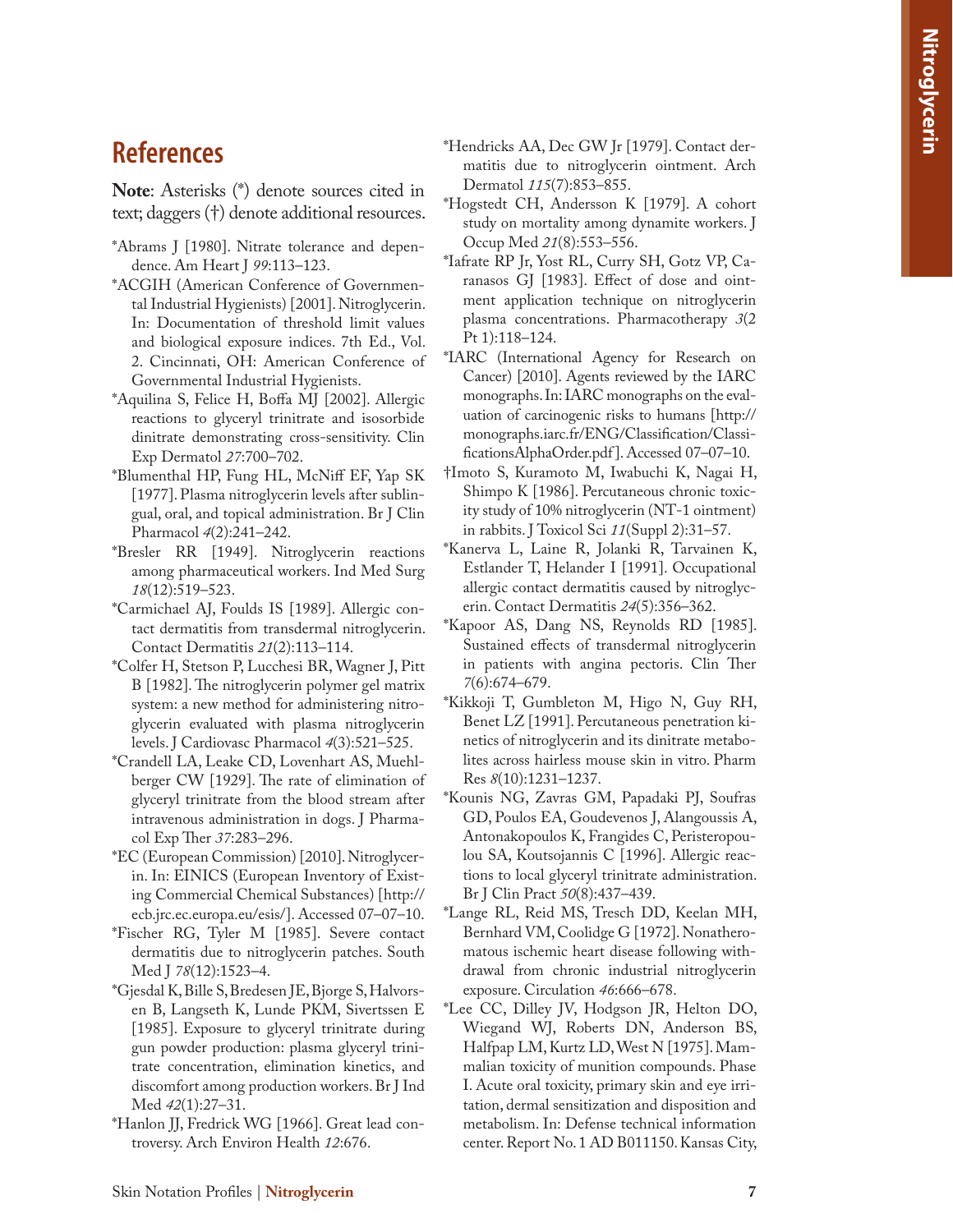MO: Midwest Research Institute. DAMD-17- 74-C-4073.

- \*Lund RP, Haggendal I, Johnsson G [1968]. Withdrawal symptoms in workers exposed to nitroglycerin. Br J Ind Med *25*(2):136–138.
- \*Machet L, Martin L, Toledano C, Jan V, Lorette G, Vaillant L [1999]. Allergic contact dermati tis from nitroglycerin contained in 2 transder mal systems. Dermatology *198*(1):106–107.
- \*McAllister A, Mosberg H, Settlage JA, Steiner JA [1986]. Plasma levels of nitroglycerin generated by three nitroglycerin patch preparations, Ni tradisc, Transiderm-Nitro and Nitro-Dur and one ointment formulation, Nitrobid. Br J Clin Pharmacol *21*(4):365–369.
- \*Muller P, Imhof PR, Burkart F, Chu LC, Gerar din A [1982]. Human pharmacological studies of a new transdermal system containing nitro glycerin. Eur J Clin Pharmacol *22*(6):473–480.
- \*NIOSH [1978]. Criteria for a recommended standard: occupational exposure to nitroglyc erin and ethylene glycol dinitrate. Cincinnati, OH: U.S. Department of Health and Human Services, Centers for Disease Control and Prevention, National Institute for Occupa tional Safety and Health, DHHS (NIOSH) Publication No. 78–167 [http://www.cdc.gov/ niosh/78-167.html]. Accessed 07–07–10.
- \*NIOSH [2005]. NIOSH pocket guide to chemi cal hazards. Cincinnati, OH: U.S. Department of Health and Human Services, Centers for Dis ease Control and Prevention, National Institute for Occupational Safety and Health, DHHS (NIOSH) Publication No. 2005–149 [http:// www.cdc.gov/niosh/npg/]. Accessed 07–07–10.
- \*NIOSH [2009]. Current intelligence bulletin 61: a strategy for assigning new NIOSH skin notations. Cincinnati, OH: U.S. Department of Health and Human Services, Centers for Disease Control and Prevention, National In stitute for Occupational Safety and Health, DHHS (NIOSH) Publication No. 2009–147 [http://www.cdc.gov/niosh/docs/2009-147/ pdfs/2009-147.pdf ]. Accessed 07–07–10.
- \*Novartis Pharmaceutical Corporation [2000]. Trans derm-Nitro® Nitroglycerin Transdermal Thera peutic System. T2000-35. NDA 20-144/S-019.
- \*NTP (National Toxicology Program) [2009]. Elev enth report on carcinogens (RoC) [http://ntp. niehs.nih.gov/index.cfm?objectid=32BA9724- F1F6-975E-7FCE50709CB4C932]. Accessed 07–07–10.
- \*OSHA (Occupational Safety and Health Admin istration) [2010]. Nitroglycerin. In: OSHA/

EPA occupational chemical database [http:// www.osha.gov/web/dep/chemicaldata/Chemic alResult.asp?RecNo=641]. Accessed 07–07–10.

- \*Perez-Calderon R, Gonzalo-Garijo MA, Ro driguez-Nevado I [2002]. Generalized aller gic contact dermatitis from nitroglycerin in a transdermal therapeutic system. Contact Der matitis *46*(5):53–54.
- \*ProStrakan [2007]. Rectogesic 4 mg/g rectal oint ment. In: eMC [http://emc.medicines.org.uk/ document.aspx?documentId=16174]. Accessed 07–07–10.
- \*Robinson SB, Kesick CM, Kolka MA, Stephen son LA [2001]. Topical nitroglycerin oint ment (2%) applied to forearm skin increases skin blood flow. In: Defense technical infor mation center [http://handle.dtic.mil/100.2/ ADA387041]. Accessed 07–07–10.
- \*Rosenfeld AS, White WB [1984]. Allergic con tact dermatitis secondary to transdermal nitro glycerin. Am Heart J *108*(4 Pt 1):1061–1062.
- \*Sausker WF, Frederick FD [1978]. Allergic con tact dermatitis secondary to topical nitroglyc erin. J Am Med Assoc *239*(17):1743–1744.
- \*Schrader BJ, Bauman JL, Zeller FP, Shanes JG, Rich S [1986]. Acceptance of transcutaneous nitroglycerin patches by patients with angina pectoris. Pharmacotherapy *6*(2):83–86.
- \*Schwartz AM [1946]. The cause, relief and pre vention of headaches arising from contact with dynamite. N Engl J Med *235*:541–544.
- \*Sivertsen E [1984]. Glyceryltrinitrate as a prob lem in industry. Scand J Clin Lab Invest Suppl *173*:81–84.
- \*Silvestre JF, Betlloch I, Guijarro J, Albares MP, Vergara D [2001]. Erythema-multiforme-like eruption on the application site of a nitroglycerin patch, followed by widespread erythema multi forme. Contact Dermatitis *45*(5):299–300.
- \*Stanford DG, Georgouras KE [1996]. Dermal melamocystosis: A clinical spectrum. Australas J Dermatol *37*(1):19–25.
- \*Sved S, McLean WM, McGilveray IJ [1981]. In fluence of the method of application on phar macokinetics of nitroglycerin from ointment in humans. J Pharm Sci *70*(12):1368–1369.
- \*Topaz O, Abraham D [1987]. Severe allergic con tact dermatitis secondary to nitroglycerin in a transdermal therapeutic system. Ann Allergy *59*(5):365–366.
- \*Torres V, Lopes JC, Leite L [1992]. Allergic con tact dermatitis from nitroglycerin and estradiol transdermal therapeutic systems. Contact Der matitis *26*(1):53–54.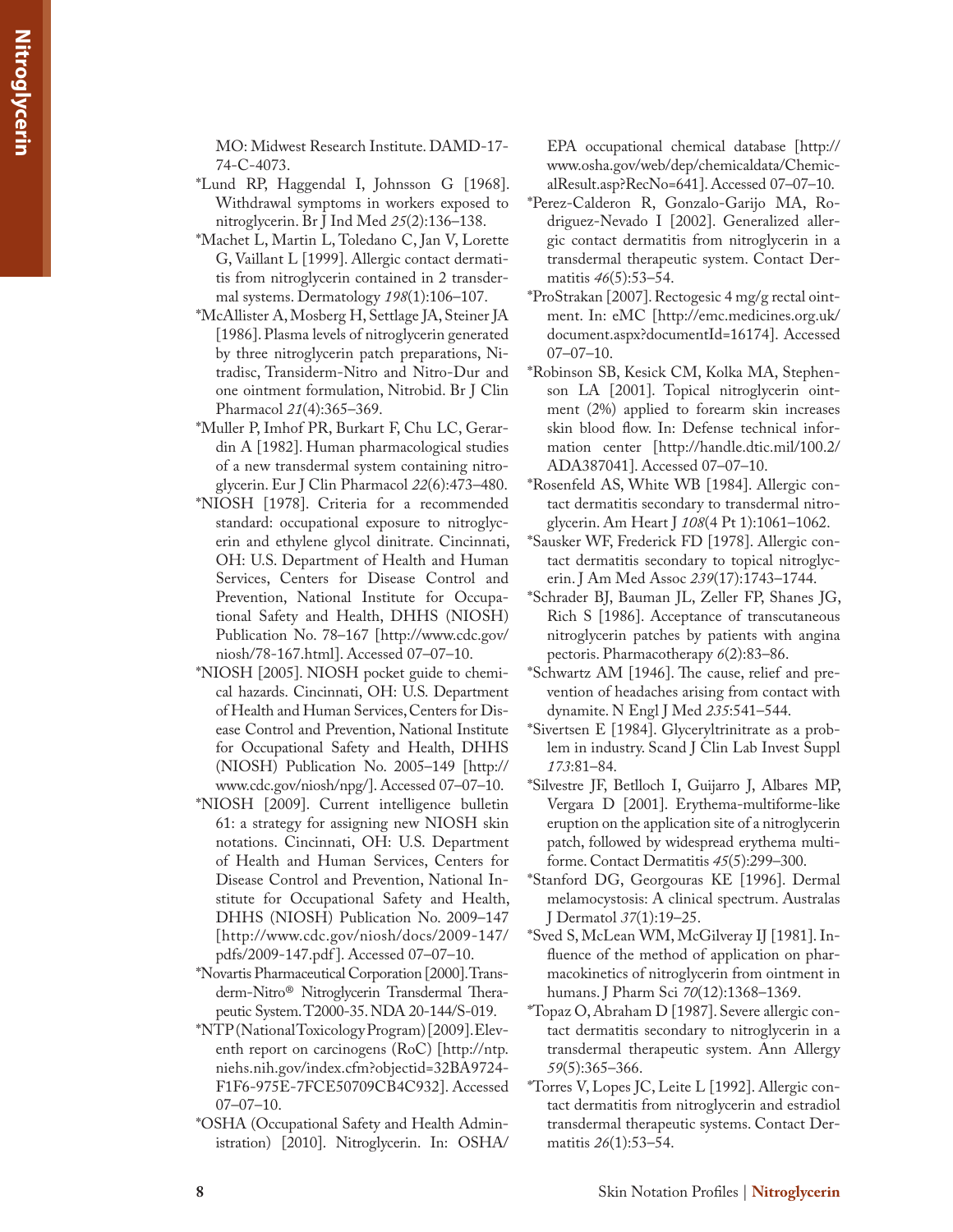- \*USEPA (United States Environmental Protection Agency) [2010]. Integrated risk information system (IRIS). [http://www.epa.gov/ncea/ iris/]. Accessed 07–07–10.
- \*Vaillant L, Biette S, Machet L, Constans T, Monpere C [1990]. Skin acceptance of transcutaneous nitroglycerin patches: a prospective study of 33 patients. Contact Dermatitis *23*(3):142–145.
- \*Vélez A, Fuente C, Belinchón I, Martín N, Furió V, Sánchez Yus E [1992]. Congenital segmental

dermal melanocytosis in an adult. Arch Dermatol *128*(4):521–5.

- \*Wester RC, Noonan PK, Smeach S, Kosobud L [1959]. Pharmacokinetics and bioavailability of intravenous and topical nitroglycerin in the rhesus monkey: estimate of percutaneous first pass metabolism. J Pharm Sci *72*(7):745–748.
- \*Zugerman C, Zheulin T, Giacobetti R [1979]. Allergic contact dermatitis secondary to Nitro-Bid ointment. Contact Dermatitis *5*(4):270–271.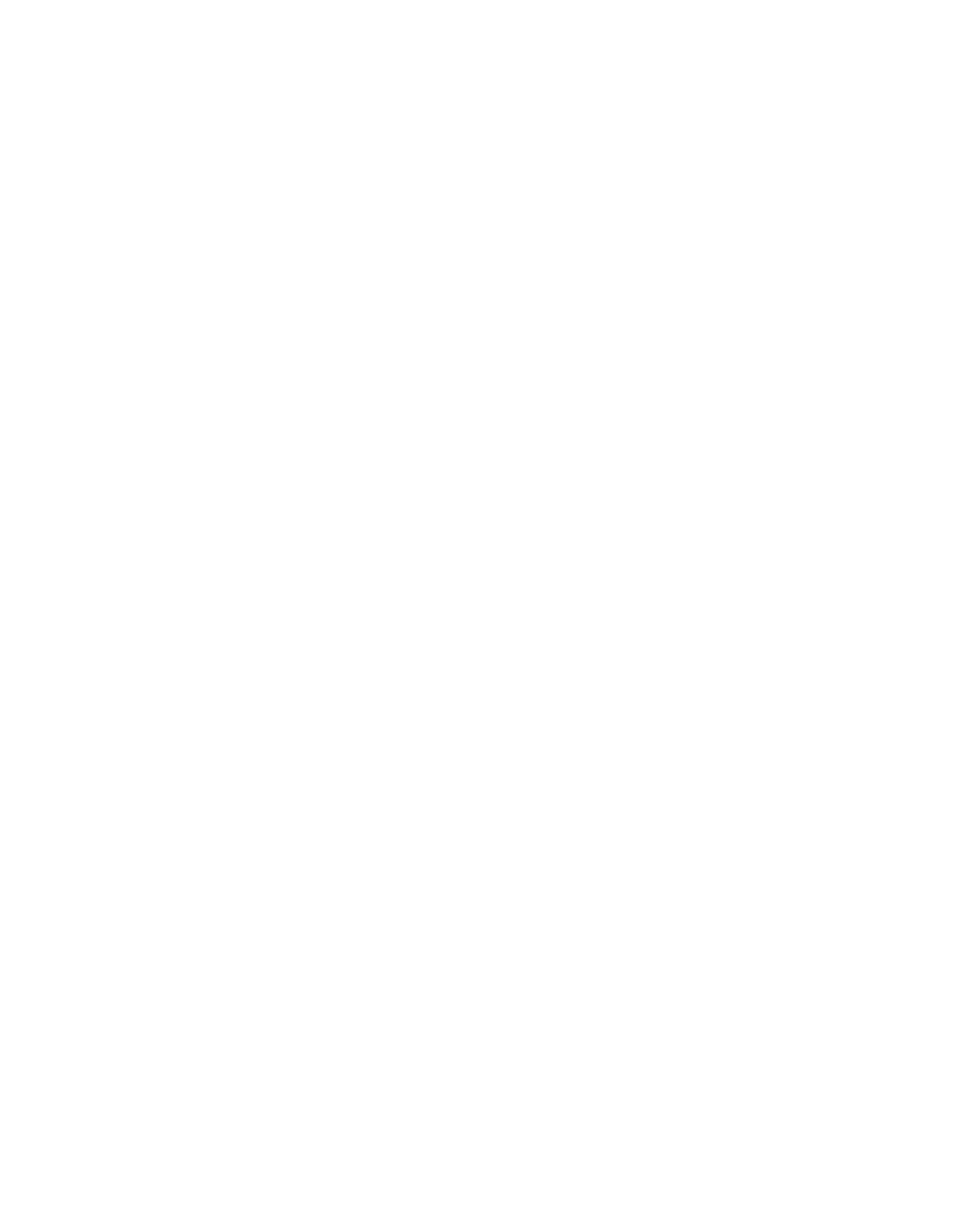# **Appendix: Calculation of the SI Ratio for Nitroglycerin**

This appendix presents an overview of the SI ratio and a summary of the calculation of the SI ratio for nitroglycerin. Although the SI ratio is considered in the determination of a substance's hazard potential following skin contact, it is intended only to serve as supportive data during the assignment of the NIOSH SK. An in-depth discussion on the rationale and calculation of the SI ratio can be found in Appendix B of the *Current Intelligence Bulletin (CIB) 61: A Strategy for Assigning New NIOSH Skin Notations* [NIOSH 2009].

## **Overview**

The SI ratio is a predictive algorithm for estimating and evaluating the health hazards of skin exposure to substances. The algorithm is designed to evaluate the potential for a substance to penetrate the skin and induce systemic toxicity [NIOSH 2009]. The goals for incorporating this algorithm into the proposed strategy for assigning the SYS notation are as follows:

- 1. Provide an alternative method to evaluate substances for which no clinical reports or animal toxicity studies exist or for which empirical data are insufficient to determine systemic effects.
- 2. Use the algorithm evaluation results to determine whether a substance poses a skin absorption hazard and should be labeled with the SYS notation.

The algorithm evaluation includes three steps: (1) determining a skin permeation coefficient  $(K_p)$  for the substance of interest, (2) estimating substance uptake by the skin and respiratory absorption routes, and (3) evaluating whether the substance poses a skin exposure hazard.

The algorithm is flexible in the data requirement and can operate entirely on the basis of the physicochemical properties of a substance and the relevant exposure parameters. Thus, the algorithm is independent of the need for biologic data. Alternatively, it can function with both the physicochemical properties and the experimentally determined permeation coefficient when such data are available and appropriate for use.

The first step in the evaluation is to determine the  $K_{p}$  for the substance to describe the transdermal penetration rate of the substance [NIOSH 2009]. The  $K_p$ , which represents the overall diffusion of the substance through the stratum corneum and into the blood capillaries of the dermis, is estimated from the compound's molecular weight (MW) and base-10 logarithm of its octanol–water partition coefficient (log  $K<sub>OW</sub>$ ). In this example,  $K<sub>p</sub>$  is determined for a substance with use of Equation 1. A self-consistent set of units must be used, such as cm/hr, outlined in Table A1 Other model-based estimates of  $K_p$ may also be used [NIOSH 2009].

### **Equation 1: Calculation of Skin Permeation**  Coefficient (K<sub>n</sub>)



where  $K_{\text{psc}}$  is the permeation coefficient in the lipid fraction of the stratum corneum,  $K_{pol}$  is the coefficient in the protein fraction of the stratum corneum, and  $K_{aq}$  is the coefficient in the watery epidermal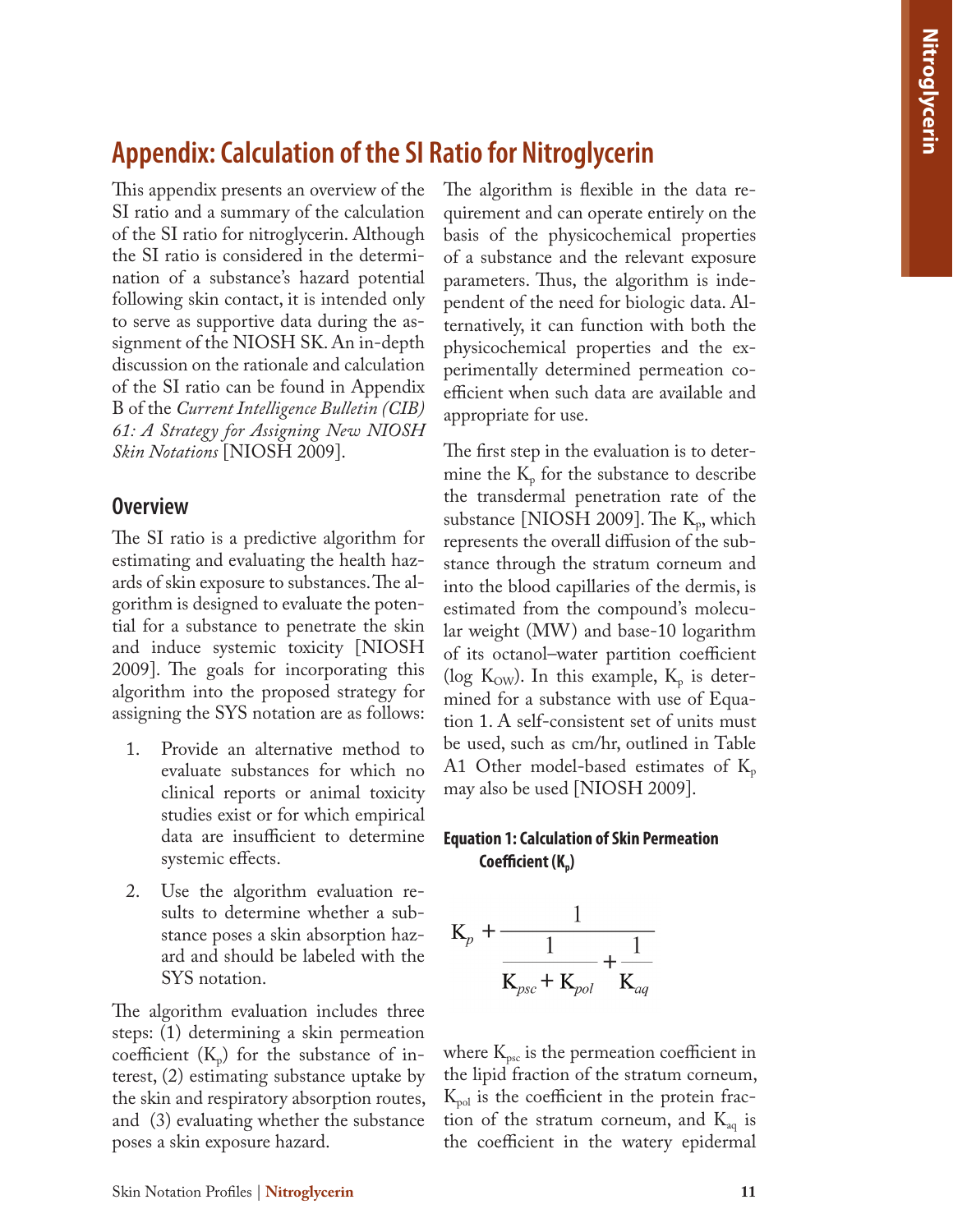| Variables used in calculation                                                        | <b>Units</b>   | Value                  |  |  |
|--------------------------------------------------------------------------------------|----------------|------------------------|--|--|
| Skin permeation coefficient                                                          |                |                        |  |  |
| Permeation coefficient of stratum corneum lipid<br>$path(K_{\text{psc}})$            | cm/hr          | 0.00093                |  |  |
| Permeation coefficient of the protein fraction of the<br>stratum corneum $(K_{pol})$ | cm/hr          | $1.008 \times 10^{-5}$ |  |  |
| Permeation coefficient of the watery epidermal layer $(K_{aq})$                      | cm/hr          | 0.16590                |  |  |
| Molecular weight (MW)*                                                               | amu            | 227                    |  |  |
| Base-10 logarithm of its octanol-water partition<br>coefficient ( $log K_{OW}$ )*    | None           | 1.62                   |  |  |
| Calculated skin permeation coefficient $(K_p)$                                       | cm/hr          | 0.00094                |  |  |
| Skin dose                                                                            |                |                        |  |  |
| Water solubility $(S_W)^*$                                                           | $mg/cm^3$      | 1.38                   |  |  |
| Calculated skin permeation coefficient $(K_p)$                                       | cm/hr          | 0.00094                |  |  |
| Estimated skin surface area (palms of hand)                                          | $\text{cm}^2$  | 360                    |  |  |
| Exposure time                                                                        | hr             | 8                      |  |  |
| Calculated skin dose                                                                 | mg             | 3.73                   |  |  |
| <b>Inhalation</b> dose                                                               |                |                        |  |  |
| Occupational exposure limit (OEL) <sup>†</sup>                                       | $mg/m^3$       | 0.1                    |  |  |
| Inhalation volume                                                                    | m <sup>3</sup> | 10                     |  |  |
| Retention factor (RF)                                                                | None           | 0.75                   |  |  |
| Inhalation dose                                                                      | mg             | 0.75                   |  |  |
| Skin dose-to-inhalation dose (SI) ratio                                              | None           | 4.97                   |  |  |

#### **Table A1. Summary of data used to calculate the SI ratio for nitroglycerin**

\*Variables identified from SRC [2009].

†The OEL used in calculation of the SI ratio was the NIOSH-recommended exposure limit (REL) [NIOSH 2005].

layer. These components are individually estimated by

 $\log$  K<sub>psc</sub>=  $-1.326 + 0.6097 \times \log$  K<sub>OW</sub>  $0.1786 \times MW^{0.5}$ 

$$
K_{\rm pol} \rm = \; 0.0001519 \times MW^{-0.5}
$$

$$
K_{aq} = 2.5 \times MW^{-0.5}
$$

The second step is to calculate the biologic mass uptake of the substance from skin absorption (skin dose) and inhalation (inhalation dose) during the same period of exposure. The skin dose is calculated as a mathematical product of the  $K_p$ , the water solubility  $(S_W)$  of the substance, the exposed

skin surface area, and the duration of exposure. Its units are milligrams (mg). Assume that the skin exposure continues for 8 hours to unprotected skin on the palms of both hands (a surface area of  $360 \text{ cm}^2$ ).

#### **Equation 2: Determination of Skin Dose**

Skin dose =  $K_p \times S_W \times$  Exposed skin surface area × Exposure time

= 
$$
K_p(cm/hr) \times S_W (mg/cm^3) \times 360 cm^2 \times 8 hours
$$

The inhalation dose (in mg) is derived on the basis of the occupational exposure limit (OEL) of the substance—if the OEL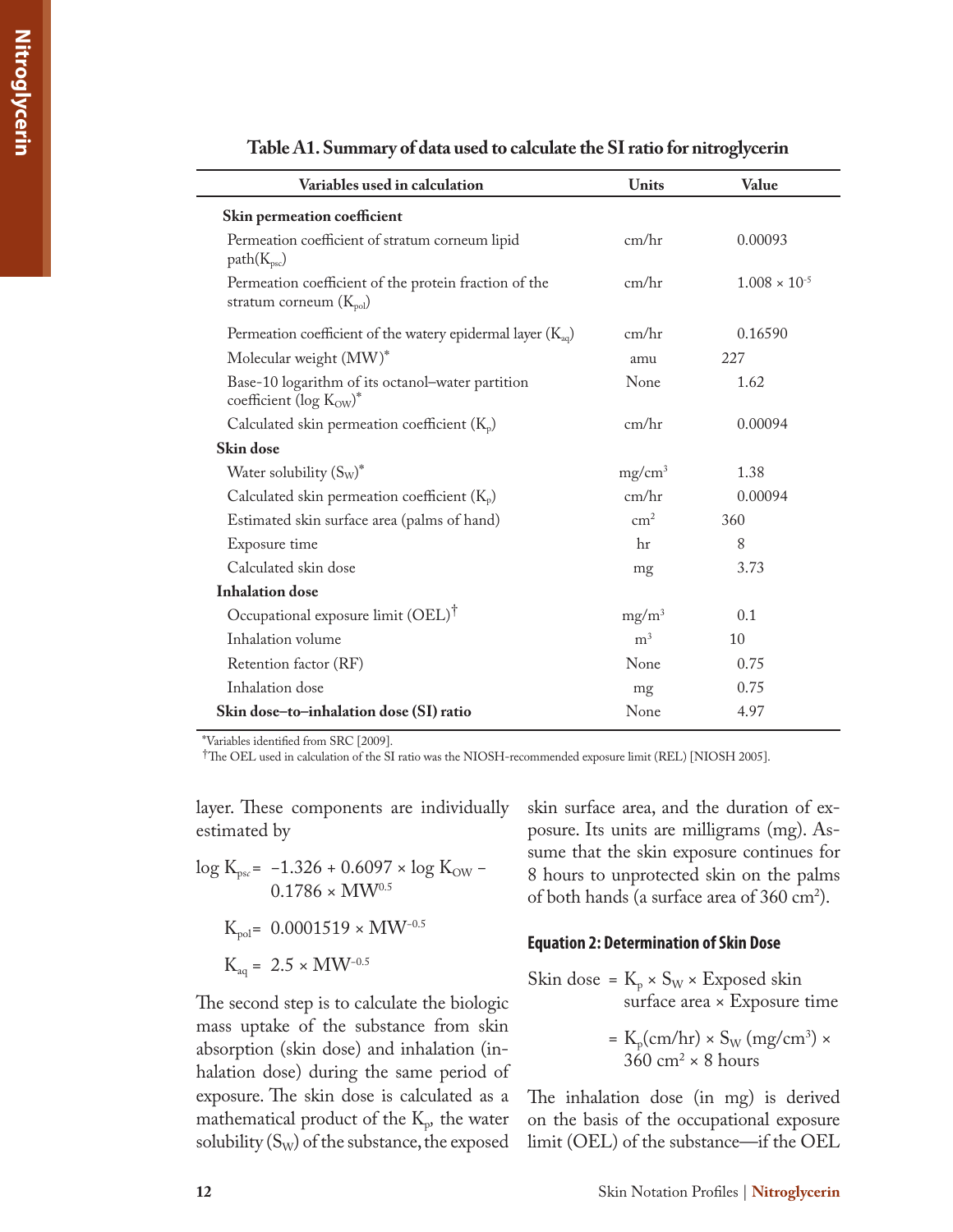is developed to prevent the occurrence of systemic effects rather than sensory/irritant effects or direct effects on the respiratory tract. Assume a continuous exposure of 8 hours, an inhalation volume of 10 cubic meters (m3 ) inhaled air in 8 hours, and a factor of 75% for retention of the airborne substance in the lungs during respiration (retention factor, or RF).

#### **Equation 3: Determination of Inhalation Dose**

- Inhalation dose =  $OEL \times Inhalation$ volume × RF
	- $= \text{ OEL (mg/m<sup>3</sup>)} \times 10 \text{ m}^3$  $\times 0.75$

The final step is to compare the calculated skin and inhalation doses and to present the result as a ratio of skin dose to inhalation dose (the SI ratio). This ratio quantitatively indicates (1) the significance of dermal absorption as a route of occupational exposure to the substance and (2) the contribution of dermal uptake to systemic toxicity. If a substance has an SI ratio greater than or equal to 0.1, it is considered a skin absorption hazard.

#### **Calculation**

Table A1 summarizes the data applied in the previously described equations to determine the SI ratio for nitroglycerin. The calculated SI ratio was 4.97. On the basis of these results, nitroglycerin is predicted to represent a skin absorption hazard.

## **Appendix References**

- NIOSH [2005]. NIOSH pocket guide to chemical hazards. Cincinnati, OH: U.S. Department of Health and Human Services, Centers for Disease Control and Prevention, National Institute for Occupational Safety and Health, DHHS (NIOSH) Publication No. 2005–149 [http:// www.cdc.gov/niosh/npg/]. Accessed 07–07–10.
- NIOSH [2009]. Current intelligence bulletin 61: a strategy for assigning new NIOSH skin notations. Cincinnati, OH: U.S. Department of Health and Human Services, Centers for Disease Control and Prevention, National Institute for Occupational Safety and Health, DHHS (NIOSH) Publication No. 2009–147 [http://www.cdc.gov/niosh/docs/2009-147/ pdfs/2009-147.pdf ]. Accessed 07–07–10.
- SRC [2009]. Interactive PhysProp database demo [http://www.srcinc.com/what-we-do/databaseforms.aspx?id=386]. Accessed 12–02–09.